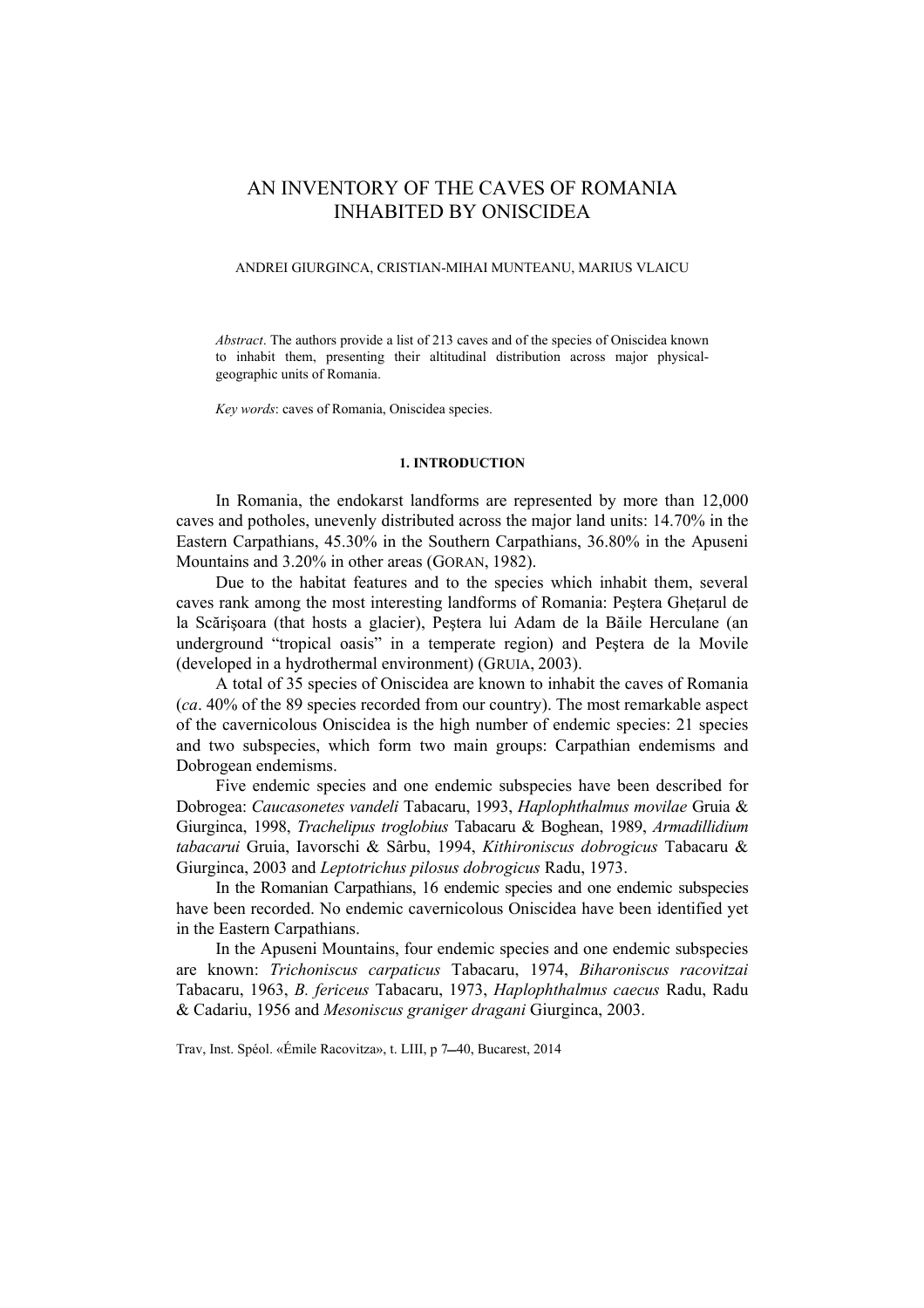In the Banat Mountains (including the area of the Iron Gates with a remarkable fauna), two endemic species were recorded: *Hyloniscus dacicus* Tabacaru, 1972 and *Banatoniscus karbani* Tabacaru, 1991.

The highest number of endemic species (10) was recorded in the Southern Carpathians, between the River Olt and the Timiş-Cerna Corridor: *Hyloniscus flammuloides* Tabacaru, 1972, *Trichoniscus inferus* Verhoeff, 1908, *T. racovitzai* Tabacaru, 1994, *T. vandeli* Tabacaru, 1996, *T. tuberculatus* Tabacaru, 1996, *T.dancaui*  Tabacaru, 1996, *Thaumatoniscellus orghidani* Tabacaru, 1973, *Haplophthalmus tismanicus* Tabacaru, 1970, *Buddelundiella serbani* Tabacaru, 1971, *Trachelipus trilobatus* (Stein, 1859).

In a previous paper (TABACARU & GIURGINCA, 2013), the distribution of the 35 species of cavernicolous Oniscidea in Romania was described according to the main physical-geographical units and to the caves comprised within them. The present work continues and completes it, providing a comprehensive list of caves and of the species of Oniscidea known to inhabit them.

## **2. THE CHECKLIST OF THE CAVES OF ROMANIA INHABITED BY ONISCIDEA (FIG. 1)**

The Cave Register numbers written between brackets are cited after GORAN (1982) and from the Romanian Karst Inventory. The consecutive names of caves in brackets represent their known synonyms.

## *Eastern Carpathians*

**Perşani Mountains**

**Vârghiş Basin** 

- **1. Peştera** (*= cave*) **Nr. 1 din Cheile Vârghişului (1200/1 syn. Peştera Albert)**  (ORGHIDAN & DUMITRESCU, 1962-1963; TABACARU & GIURGINCA, 2013) Fam. **Armadillidiidae**: *Armadillidium versicolor quinqueseriatum.*
- **2. Peştera Nr. 3 din Cheile Vârghişului (1200/3)** (ORGHIDAN & DUMITRESCU, 1962-1963; TABACARU & GIURGINCA, 2013)

Fam. **Armadillidiidae**: *Armadillidium versicolor quinqueseriatum.*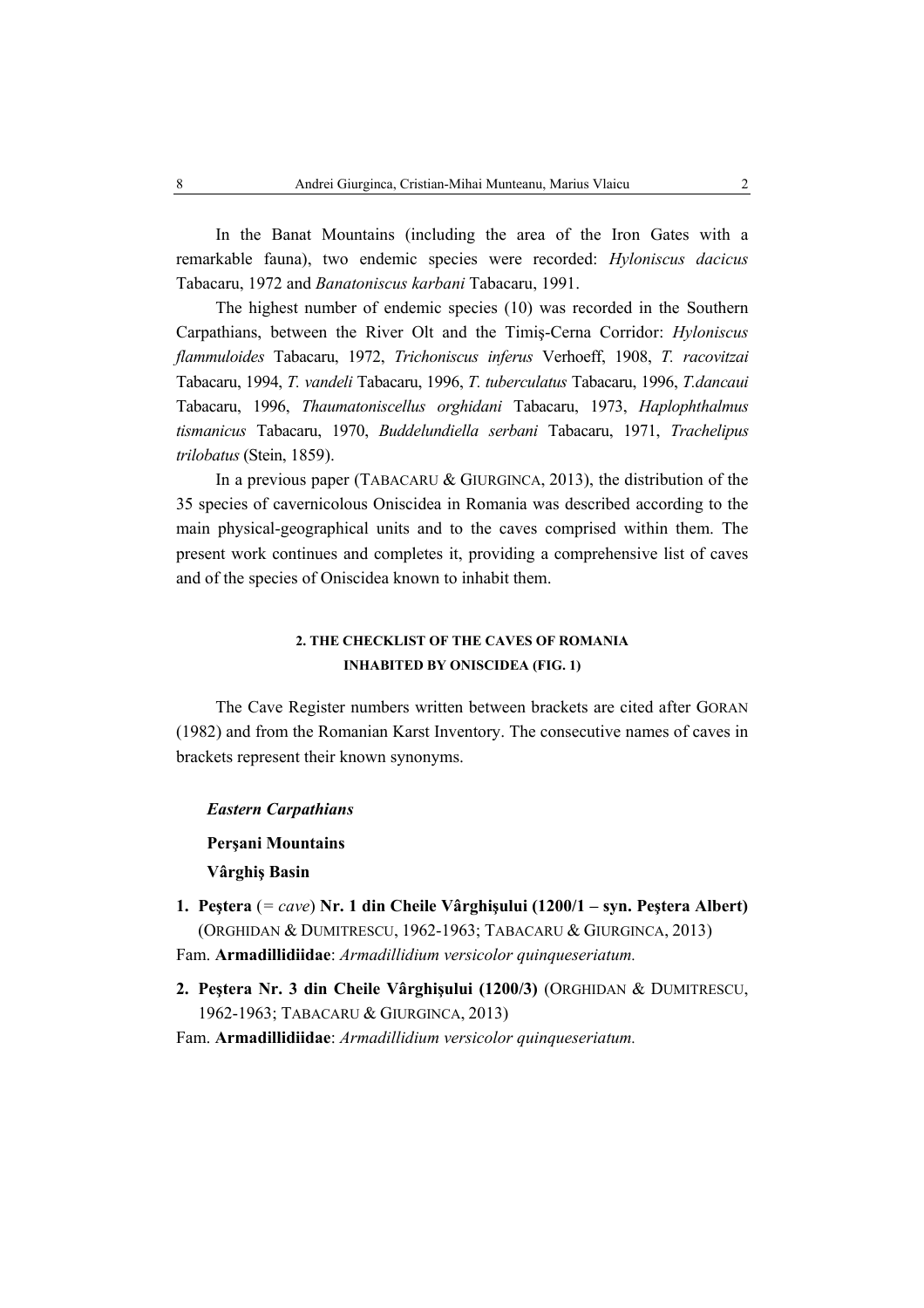

Fig. 1. Caves of Romania inhabited by Oniscidea species.

- **3. Peştera Nr. 4 din Cheile Vârghişului (1200/4)** (ORGHIDAN & DUMITRESCU, 1962-1963; TABACARU & GIURGINCA, 2013) Fam. **Armadillidiidae**: *Armadillidium versicolor quinqueseriatum.*
- **4. Peştera Nr. 5 din Cheile Vârghişului (1200/5)** (ORGHIDAN & DUMITRESCU, 1962-1963; TABACARU & GIURGINCA, 2013) Fam. **Armadillidiidae**: *Armadillidium versicolor quinqueseriatum.*
- **5. Peştera Nr. 6 din Cheile Vârghişului (1200/6)** (ORGHIDAN & DUMITRESCU, 1962-1963; GRUNER & TABACARU, 1963; GIURGINCA, 2003a; GIURGINCA, 2009; TABACARU & GIURGINCA, 2013) Fam. **Mesoniscidae**: *Mesoniscus graniger graniger.*
- **6. Peştera Nr. 7 din Cheile Vârghişului (1200/7)** (ORGHIDAN & DUMITRESCU, 1962-1963; GRUNER & TABACARU, 1963; GIURGINCA, 2003a; GIURGINCA, 2009; TABACARU & GIURGINCA, 2013) Fam. **Mesoniscidae**: *Mesoniscus graniger graniger.*
- **7. Peştera Nr. 8 din Cheile Vârghişului (1200/8 Peştera Calului, Lolik Barlang, Lobarlang)** (ORGHIDAN & DUMITRESCU, 1962-1963; TABACARU & GIURGINCA, 2013) Fam. **Armadillidiidae**: *Armadillidium versicolor quinqueseriatum.*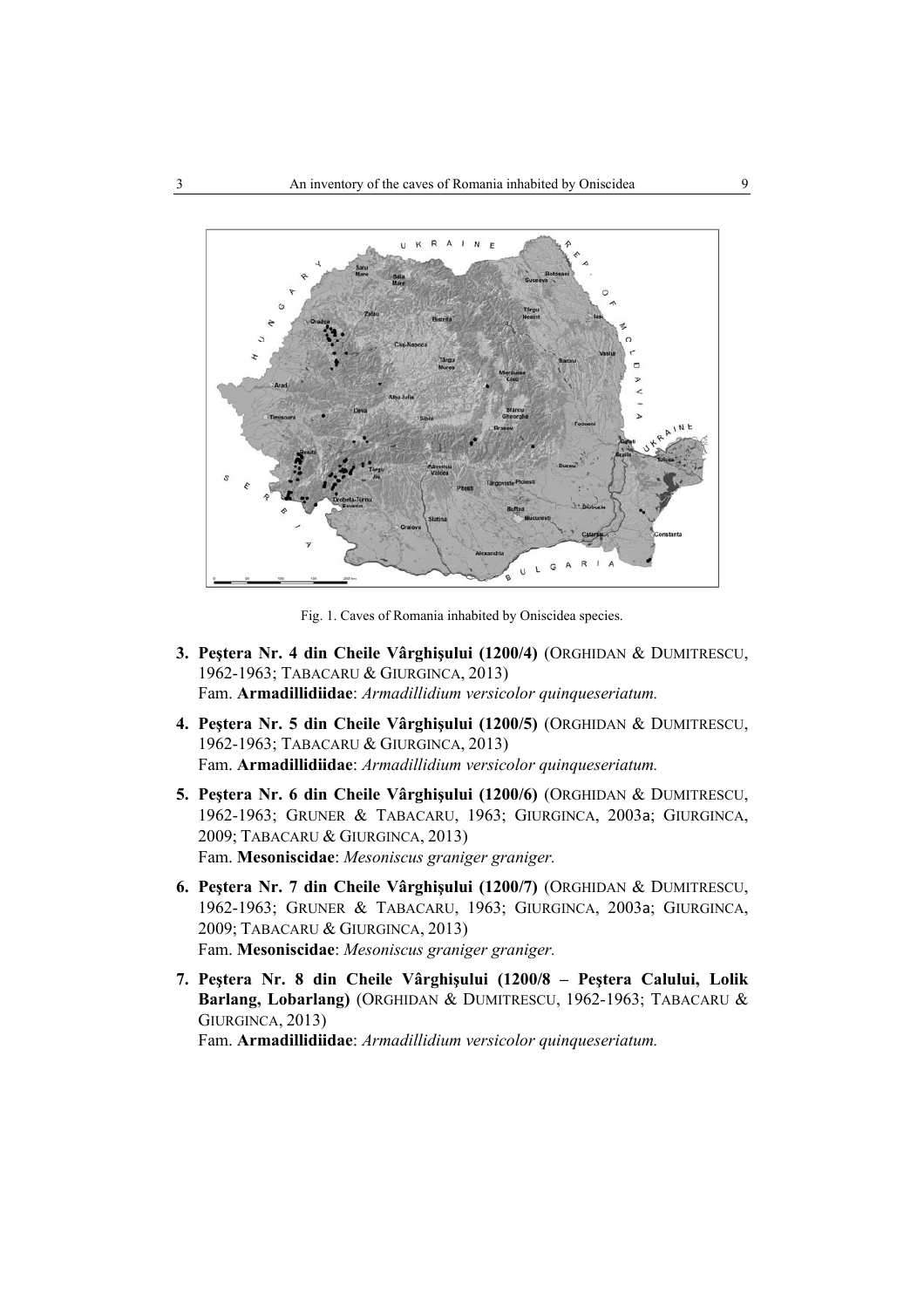- **8. Peştera Nr. 9 din Cheile Vârghişului (1200/9 Peştera cu Lublinit)**  (ORGHIDAN & DUMITRESCU, 1962-1963; GRUNER & TABACARU, 1963; GIURGINCA, 2003a; GIURGINCA, 2009; TABACARU & GIURGINCA, 2013) Fam. **Mesoniscidae**: *Mesoniscus graniger graniger.*
- **9. Peştera Nr. 10 din Cheile Vârghişului (1200/10)** (ORGHIDAN & DUMITRESCU, 1962-1963; TABACARU & GIURGINCA, 2013) Fam. **Armadillidiidae**: *Armadillidium versicolor quinqueseriatum.*
- **10. Peştera Nr. 11 din Cheile Vârghişului (1200/11 Bronzhöhle)** (ORGHIDAN & DUMITRESCU, 1962-1963; TABACARU & GIURGINCA, 2013) Fam. **Armadillidiidae**: *Armadillidium versicolor quinqueseriatum.*
- **11. Peştera Nr. 12 din Cheile Vârghişului (1200/12)** (ORGHIDAN & DUMITRESCU, 1962-1963; GRUNER & TABACARU, 1963; GIURGINCA, 2003a; GIURGINCA, 2009; TABACARU & GIURGINCA, 2013) Fam. **Mesoniscidae**: *Mesoniscus graniger graniger.*
- **12. Peştera Nr. 14 din Cheile Vârghişului (1200/14 Peştera Mare de la Mereşti, Peştera Mereşti, Peştera Orbán Balázs, Peştera din Stânca Minunilor, Kölik, Csudalokbi Barlang)** (ORGHIDAN & DUMITRESCU, 1962- 1963; GRUNER & TABACARU, 1963; GIURGINCA, 2003a; GIURGINCA, 2009; TABACARU & GIURGINCA, 2013) Fam. **Mesoniscidae**: *Mesoniscus graniger graniger*; Fam. **Armadillidiidae**: *Armadillidium versicolor quinqueseriatum.*
- **13. Peştera Nr. 16 din Cheile Vârghişului (1200/16)** (ORGHIDAN & DUMITRESCU, 1962-1963; GRUNER & TABACARU, 1963; GIURGINCA, 2003a; GIURGINCA, 2009; TABACARU & GIURGINCA, 2013) Fam. **Mesoniscidae**: *Mesoniscus graniger graniger*; Fam. **Armadillidiidae**: *Armadillidium versicolor quinqueseriatum.*
- **14. Peştera Nr. 17 din Cheile Vârghişului (1200/17)** (ORGHIDAN & DUMITRESCU, 1962-1963; TABACARU & GIURGINCA, 2013) Fam. **Armadillidiidae**: *Armadillidium versicolor quinqueseriatum.*
- **15. Peştera Nr. 21 din Cheile Vârghişului (1200/21)** (ORGHIDAN & DUMITRESCU, 1962-1963; TABACARU & GIURGINCA, 2013) Fam. **Armadillidiidae**: *Armadillidium versicolor quinqueseriatum.*
- **16. Peştera Nr. 22 din Cheile Vârghişului (1200/22)** (ORGHIDAN & DUMITRESCU, 1962-1963; TABACARU & GIURGINCA, 2013) Fam. **Armadillidiidae**: *Armadillidium versicolor quinqueseriatum.*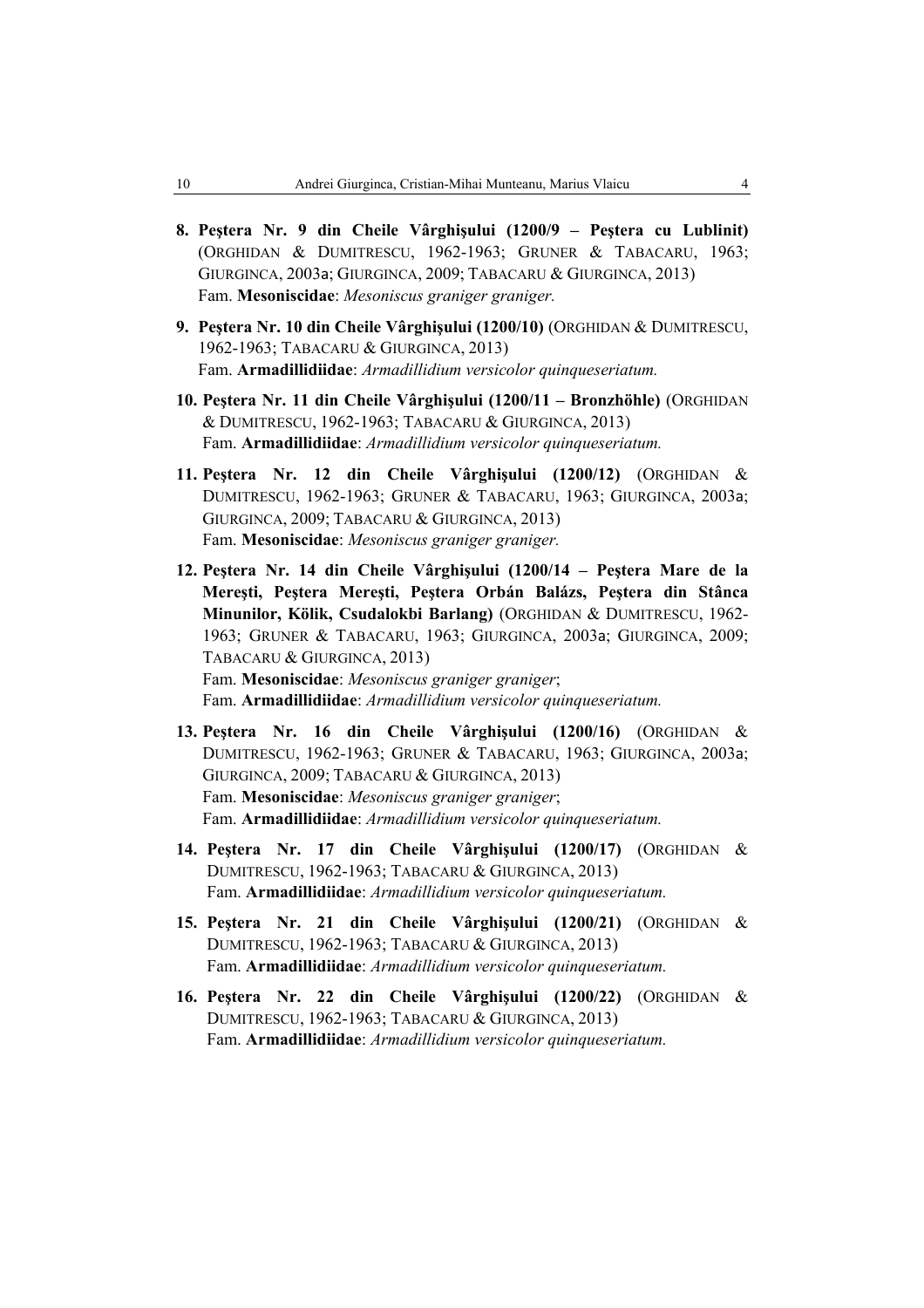- **17. Peştera Nr. 23 din Cheile Vârghişului (1200/23)** (ORGHIDAN & DUMITRESCU, 1962-1963; GRUNER & TABACARU, 1963; GIURGINCA, 2003a; GIURGINCA, 2009; TABACARU & GIURGINCA, 2013) Fam. **Mesoniscidae**: *Mesoniscus graniger graniger*; Fam. **Armadillidiidae**: *Armadillidium versicolor quinqueseriatum.*
- **18. Peştera Nr. 24 din Cheile Vârghişului (1200/24)** (ORGHIDAN & DUMITRESCU, 1962-1963; TABACARU & GIURGINCA, 2013) Fam. **Armadillidiidae**: *Armadillidium versicolor quinqueseriatum.*
- **19. Peştera Nr. 26 din Cheile Vârghişului (1200/26)** (ORGHIDAN & DUMITRESCU, 1962-1963; TABACARU & GIURGINCA, 2013) Fam. **Armadillidiidae**: *Armadillidium versicolor quinqueseriatum.*
- **20. Peştera Nr. 32 din Cheile Vârghişului (1200/32)** (ORGHIDAN & DUMITRESCU, 1962-1963; GRUNER & TABACARU, 1963; GIURGINCA, 2003a; GIURGINCA, 2009; TABACARU & GIURGINCA, 2013) Fam. **Mesoniscidae**: *Mesoniscus graniger graniger*; Fam. **Armadillidiidae**: *Armadillidium versicolor quinqueseriatum.*
- **21. Peştera Nr. 34 din Cheile Vârghişului (1200/34)** (ORGHIDAN & DUMITRESCU, 1962-1963; GRUNER & TABACARU, 1963; GIURGINCA, 2003a; GIURGINCA, 2009; TABACARU & GIURGINCA, 2013) Fam. **Mesoniscidae**: *Mesoniscus graniger graniger*; Fam. **Armadillidiidae**: *Armadillidium versicolor quinqueseriatum.*
- **22. Peştera Nr. 35 din Cheile Vârghişului (1200/35)** (ORGHIDAN & DUMITRESCU, 1962-1963; TABACARU & GIURGINCA, 2013) Fam. **Armadillidiidae**: *Armadillidium versicolor quinqueseriatum.*
- **23. Peştera Nr. 36 din Cheile Vârghişului (1200/36)** (ORGHIDAN & DUMITRESCU, 1962-1963; TABACARU & GIURGINCA, 2013) Fam. **Armadillidiidae**: *Armadillidium versicolor quinqueseriatum.*
- **24. Peştera Nr. 38 din Cheile Vârghişului (1200/38)** (ORGHIDAN & DUMITRESCU, 1962-1963; GRUNER & TABACARU, 1963; GIURGINCA, 2003a; GIURGINCA, 2009; TABACARU & GIURGINCA, 2013) Fam. **Mesoniscidae**: *Mesoniscus graniger graniger*; Fam. **Armadillidiidae**: *Armadillidium versicolor quinqueseriatum.*
- **25. Peştera Nr. 40 din Cheile Vârghişului (1200/40)** (ORGHIDAN & DUMITRESCU, 1962-1963; TABACARU & GIURGINCA, 2013) Fam. **Armadillidiidae**: *Armadillidium versicolor quinqueseriatum.*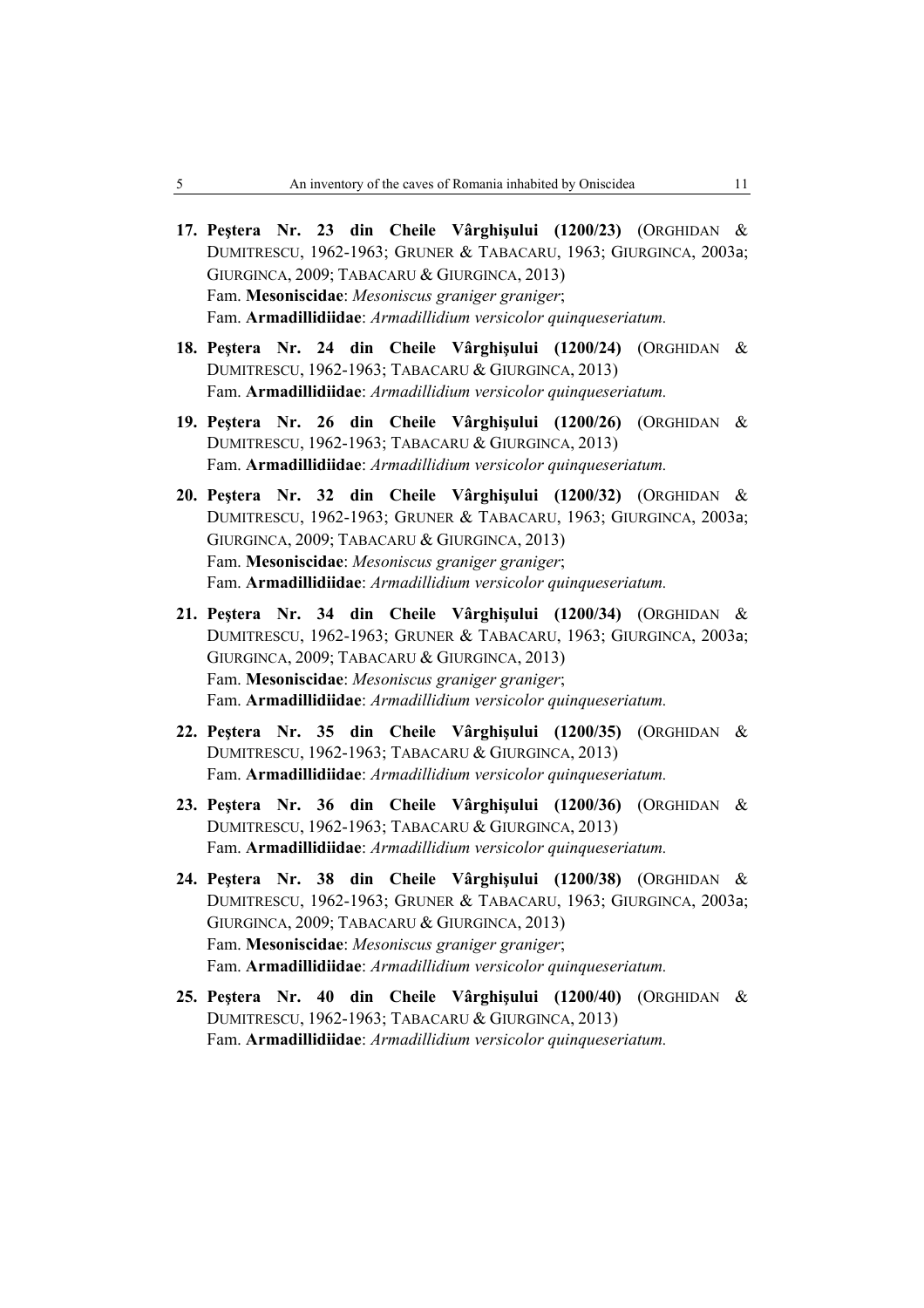## **Piatra Craiului Massif Dâmbovicioara Basin, right slope**

- **26. Peştera Dracilor (1262/28)** (GIURGINCA & NAE, 2004; GIURGINCA, 2009; TABACARU & GIURGINCA, 2013) Fam. **Mesoniscidae**: *Mesoniscus graniger graniger.*
- **27. Peştera Hoţilor (1262/29 Peştera cu Ciuperci)** (GIURGINCA & NAE, 2004; GIURGINCA, 2009; TABACARU & GIURGINCA, 2013) Fam. **Mesoniscidae**: *Mesoniscus graniger graniger.*

#### **Rucăr-Bran Corridor**

## **Sbârcioara Valley and Măgurile Branului Basin**

**28. Peştera cu Lilieci (1271/4 – Peştera Mare din Satul Peştera)** (GIURGINCA & NAE, 2004; NAE *et al.*, 2005; GIURGINCA, 2009; TABACARU & GIURGINCA, 2013) Fam. **Mesoniscidae**: *Mesoniscus graniger graniger.*

## **Dâmbovicioara Valley, left slope**

- **29. Peştera de Sus din Valea Rea (1272/29 Peştera din Valea Rea)** (GIURGINCA & NAE, 2004; GIURGINCA, 2009; TABACARU & GIURGINCA, 2013) Fam. **Mesoniscidae**: *Mesoniscus graniger graniger.*
- **30. Peştera Dâmbovicioara (1272/31)** (GRUNER & TABACARU, 1963; GIURGINCA & NAE, 2004; GIURGINCA, 2009; TABACARU & GIURGINCA, 2013) Fam. **Mesoniscidae**: *Mesoniscus graniger graniger.*
- **31. Peştera Dobreşti (1272/ Peştera Dobreştilor)** (GIURGINCA & NAE, 2004; GIURGINCA, 2009; TABACARU & GIURGINCA, 2013) Fam. **Mesoniscidae**: *Mesoniscus graniger graniger.*

*Southern Carpathians* **Sebeş Mountains Ohaba Basin** 

**32. Peştera Mică din Bordul Mare (2064/28 – Peştera Mică din Bordu Mare)**  (TABACARU & GIURGINCA, 2013) Fam. **Armadillidiidae**: *Armadillidium versicolor quinqueseriatum.*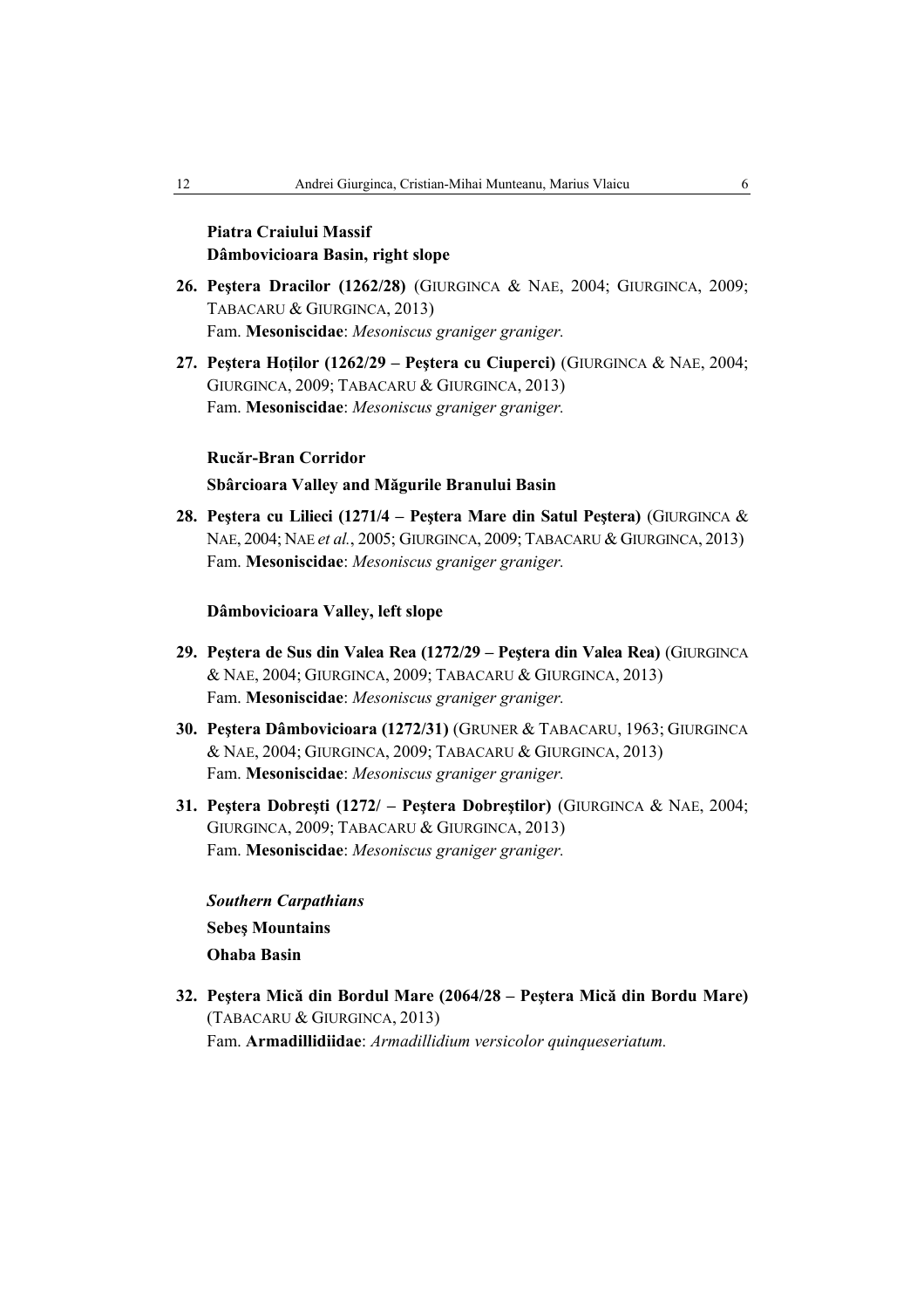## **Crivadia Basin**

**33. Peştera Gaura Oanei (2067/9 – Gaura Oanei, Peştera de la Crivadia)**  (TABACARU, 1972; TABACARU & GIURGINCA, 2013) Fam. **Trichoniscidae**: *Hyloniscus flammuloides.*

## **Retezat Mountains**

## **Paroş Basin (Nucşoara karst area)**

**34. Peştera de la Gura Cetăţii (2100/1 – Gura Cetăţii, Peştera de la Paroş-Peştere)** (TABACARU, 1972; TABACARU & GIURGINCA, 2013) Fam. **Ligiidae**: *Ligidium hypnorum*; Fam. **Trichoniscidae**: *Hyloniscus flammuloides.*

## **Vâlcan Mountains**

**Şuşiţa Basin** 

**35. Peştera Boierească (2113/2)** (TABACARU, 1996; TABACARU & GIURGINCA, 2013)

Fam. **Trichoniscidae**: *Trichoniscus vandeli.*

## **Sohodol Basin**

- **36. Peştera din Poiana Nucului (2114/6 Peştera din Poiana Peşterii)**  (TABACARU, 1996; TABACARU & GIURGINCA, 2013) Fam. **Trichoniscidae**: *Trichoniscus vandeli.*
- **37. Peştera Pârlazului (2114/7)** (TABACARU, 1996; TABACARU & GIURGINCA, 2013) Fam. **Trichoniscidae**: *Trichoniscus vandeli.*
- **38. Peştera cu Lapte de la Runcu (2114/8 Peştera Laptelui)** (TABACARU, 1996; TABACARU & GIURGINCA, 2013) Fam. **Trichoniscidae**: *Trichoniscus vandeli.*
- **39. Peştera Gruiului (2114/13)** (TABACARU, 1996; TABACARU & GIURGINCA, 2013) Fam. **Trichoniscidae**: *Trichoniscus vandeli.*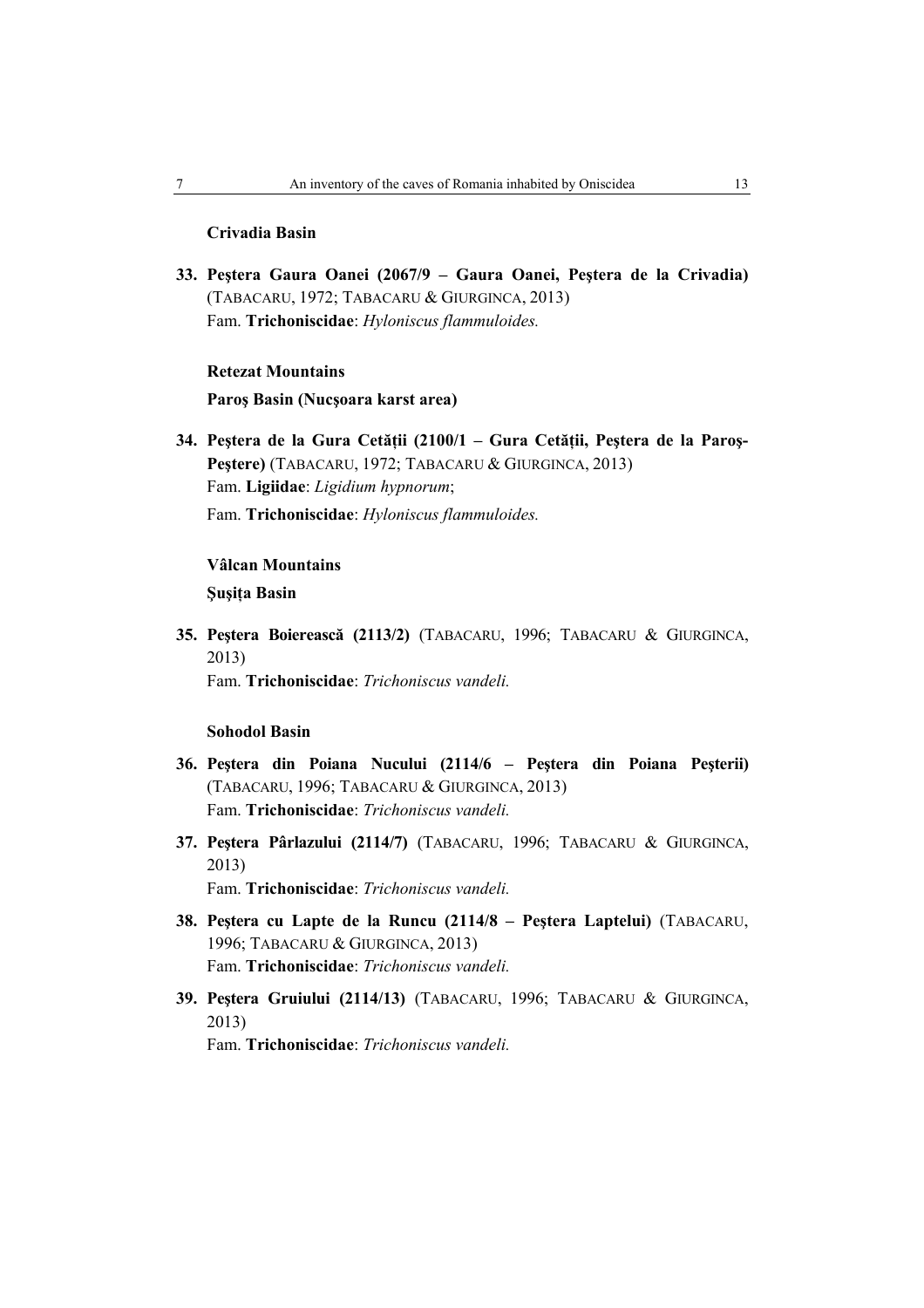## **Tismana Basin**

- **40. Peştera de la Gura Plaiului (2116/16)** (TABACARU, 1994; TABACARU & GIURGINCA, 2013) Fam. **Trichoniscidae**: *Trichoniscus racovitzai.*
- **41. Peştera de la Mănăstirea Tismana (2116/17)** (TABACARU, 1970; TABACARU, 1971; TABACARU & GIURGINCA, 2013) Fam. **Trichoniscidae**: *Trichoniscus* aff. *inferus*; *Haplophthalmus tismanicus*; Fam. **Buddelundiellidae**: *Buddelundiella serbani.*

## **Orlea-Pocruia Basin**

- **42. Peştera cu Războaie de la Isvarna (2117/7 Peştera cu Războaie din Cheile Sohodolului)** (RADU, 1947-1948; TABACARU & GIURGINCA, 2013) Fam. **Trachelipidae**: *Trachelipus trilobatus.*
- **43. Peştera Fuşteica (2117/8)** (TABACARU & GIURGINCA, 2013) Fam. **Trichoniscidae**: *Trichoniscus* aff. *inferus*.
- **44. Peştera Râpa Vânătă (2117/11 Peştera de la Râpa Vânătă, Peştera din Steiul lui Răuţ, Peştera de la Ogaşul Gârcului)** (TABACARU & GIURGINCA, 2013) Fam. **Trichoniscidae**: *Trichoniscus* aff. *inferus.*

**Motrul Mare Valley, left slope** 

- **45. Peştera de la Vârful Lăcăului (2118/14 Peştera din Vârfu Lacului, Peştera de la Lăcău, Peştera Nr. 1 din Vâr)** (TABACARU & GIURGINCA, 2013) Fam. **Trichoniscidae**: *Trichoniscus* aff. *inferus.*
- **46. Peştera Cornetul Vârcanilor (2118/47 Peştera din Cornetul Vârcanilor)**  (TABACARU & GIURGINCA, 2013) Fam. **Trichoniscidae**: *Trichoniscus* aff. *inferus.*

**Ciucevele Cernişoarei karst area, northward from the Cernişoara Gorges** 

**47. Peştera Nr. 18 din Bazinul Cernei (2140/55 – Peştera de sub Diedru)**  (TABACARU & GIURGINCA, 2013) Fam. **Trichoniscidae**: *Hyloniscus transsylvanicus.*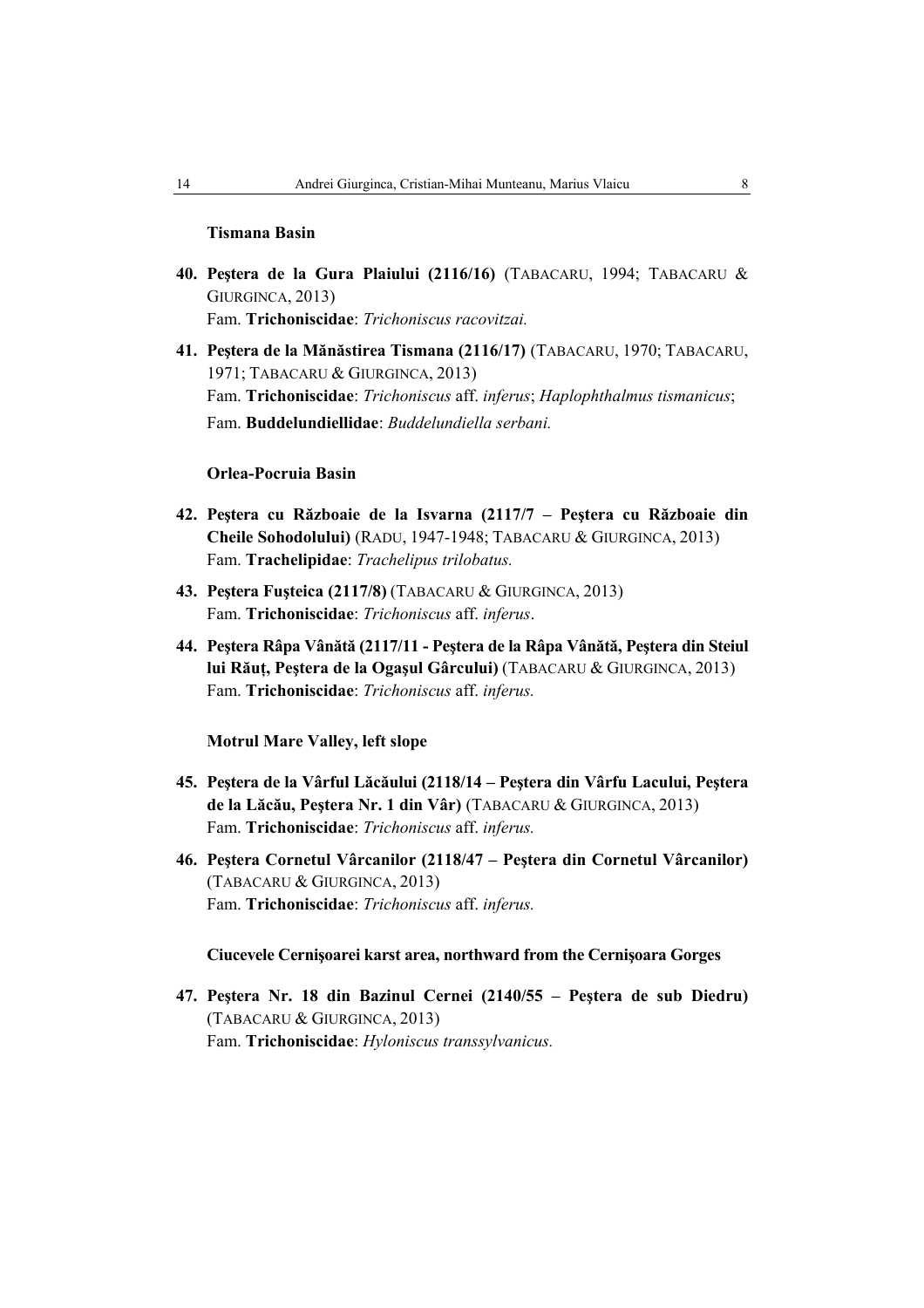- **48. Peştera Nr. 19 din Bazinul Cernei (2140/60 Peştera Cotită din Ciuceava Neagră)** (TABACARU & GIURGINCA, 2013) Fam. **Trichoniscidae**: *Hyloniscus transsylvanicus.*
- **49. Peştera Nr. 14 din Bazinul Cernei (2140/62 Peştera I dinspre Ogaşul Stoicănel)** (TABACARU & GIURGINCA, 2013) Fam. **Trichoniscidae**: *Hyloniscus transsylvanicus.*
- **50. Peştera Nr. 26 din Bazinul Cernei (2140/70 Peştera Labirint din Ciuceava Neagră, Peştera lui Fănică Argintaru)** (TABACARU & GIURGINCA, 2013) Fam. **Trichoniscidae**: *Hyloniscus transsylvanicus.*

### **Mehedinţi Mountains**

## **Motrul Mare Basin, right slope**

- **51. Peştera Nr. 2 de la Cloşani (2120/12)** (TABACARU, 1996; TABACARU & GIURGINCA, 2013) Fam. **Trichoniscidae**: *Trichoniscus dancaui.*
- **52. Peştera Cloşani (2120/34 Peştera Mare de la Cloşani, Peştera lui Tudor Vladimirescu)** (TABACARU, 1996; TABACARU & GIURGINCA, 2013) Fam. **Trichoniscidae**: *Trichoniscus* aff. *inferus*; *Trichoniscus dancaui.*
- **53. Peştera Cioaca cu Brebenei (2120/35 Peştera-aven din Cioaca Brebeneilor)** (TABACARU & GIURGINCA, 2013) Fam. **Trichoniscidae**: *Trichoniscus* aff. *inferus.*
- **54. Peştera Vacilor de la Cloşani (2120/36 Peştera lui Noajbă, Peştera Răcoroasă)** (TABACARU, 1996; TABACARU & GIURGINCA, 2013) Fam. **Trichoniscidae**: *Trichoniscus tuberculatus.*

#### **Motru Sec Basin**

- **55. Avenul** (*= pothole*) **de sub Plaiul Gorganului (2121/10 Peştera de sub Plaiul Gorganului)** (TABACARU, 1972; TABACARU & GIURGINCA, 2013) Fam. **Trichoniscidae**: *Hyloniscus dacicus.*
- **56. Peştera din Poiana Lazului (2121/28 Peştera din Piatra Mică, Peştera lui Mihail Arjoc)** (TABACARU & GIURGINCA, 2013) Fam. **Trichoniscidae**: *Trichoniscus* aff. *inferus.*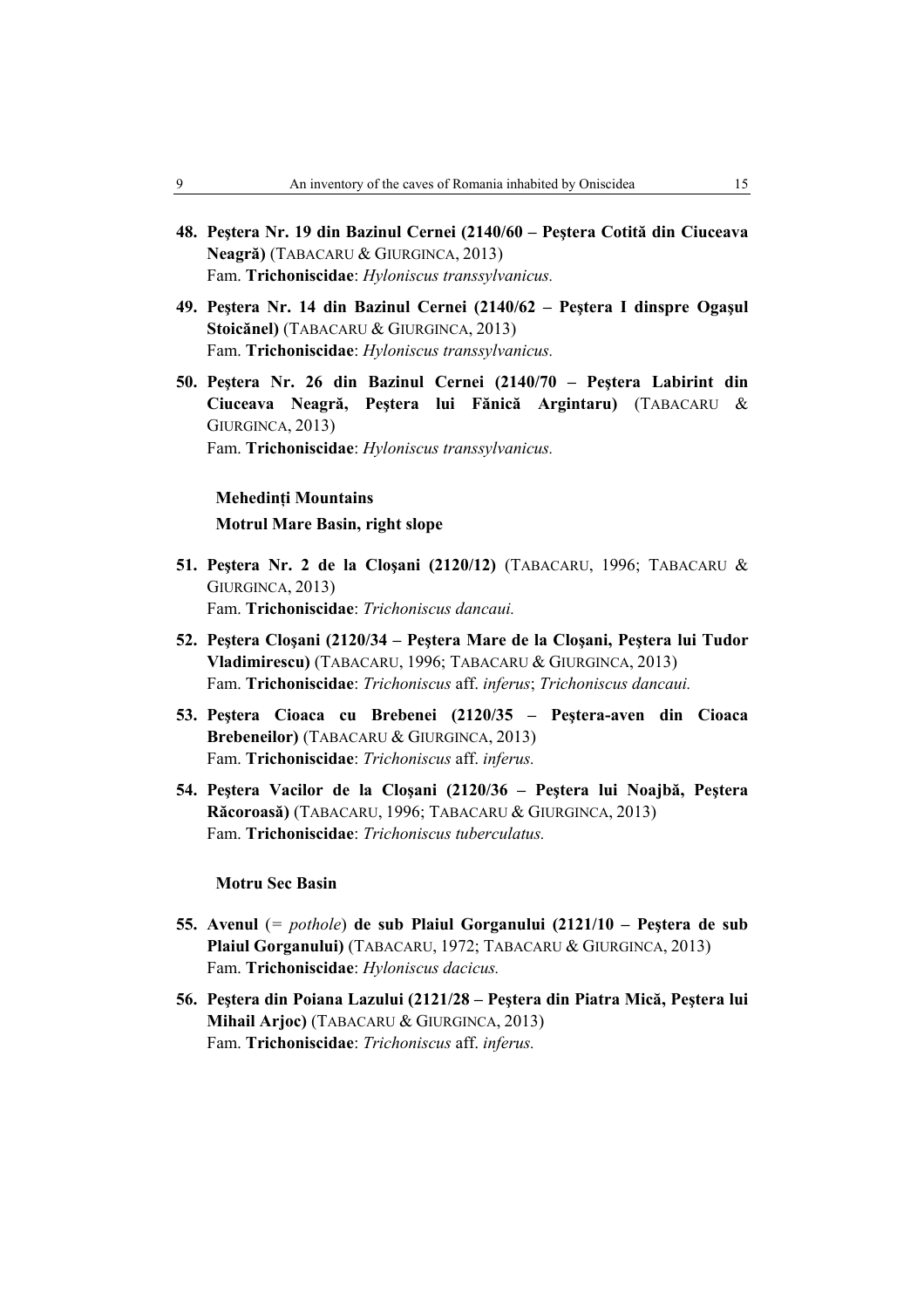- **57. Peştera Lazului (2121/29)** (TABACARU & GIURGINCA, 2013) Fam. **Trichoniscidae**: *Trichoniscus* aff. *inferus.*
- **58. Avenul Gaura Mare (2121/31)** (TABACARU & GIURGINCA, 2013) Fam. **Trichoniscidae**: *Hyloniscus riparius*; *Hyloniscus transsylvanicus.*

## **Lupşa Basin**

- **59. Rockshelter close to Peştera Nr. 8 din Valea Lupşei (2122/8)** (TABACARU & GIURGINCA, 2013) Fam. **Trichoniscidae**: *Hyloniscus transsylvanicus.*
- **60. Peştera Nr. 12 din Valea Lupşei (2122/12 Peştera Nr. 12 din Valea Lupşa)** (TABACARU & GIURGINCA, 2013) Fam. **Trichoniscidae**: *Hyloniscus transsylvanicus.*
- **61. Peştera Nr. 14 din Valea Lupşei (2122/14 Peştera Nr. 14 din Ogaşu Morii)** (TABACARU & GIURGINCA, 2013) Fam. **Trichoniscidae**: *Hyloniscus transsylvanicus.*

## **Coşuştea Basin, in the alpine area**

**62. Peştera de la Isverna (2125/6)** (TABACARU, 1994; TABACARU & GIURGINCA, 2013) Fam. **Trichoniscidae**: *Trichoniscus racovitzai.*

#### **Karst area between Cărbunele and Arşasca valleys**

**63-67. 5 caves from Corcoaia area (2142/)** (TABACARU & GIURGINCA, 2013) Fam. **Trichoniscidae**: *Trichoniscus inferus.*

## **Cerna Valley left slope, downstream of Ogaşul Roşeţu**

- **68. Peştera Şoronişte (2147/6 Peştera Mare de la Şoronişte, Peştera din Domogled, Gaura Dracului, Peştera din Soronişte, Peştera Tatarczi, Tatarczibarlang, Domogledibarlang, Mehádiaibarlang, Mehodiabarlang, Peştere Szoronyest, Tatarczihöhle)** (TABACARU & GIURGINCA, 2013) Fam. **Trichoniscidae**: *Trichoniscus inferus.*
- **69. Peştera Ponorul Pecinişcăi (2147/8 Peştera de la Ponorul Pecinișcăi)**  (NITZU *et al*., 2011; TABACARU & GIURGINCA, 2013) Fam. **Trichoniscidae**: *Hyloniscus transsylvanicus*; Fam. **Trachelipidae**: *Trachelipus trilobatus.*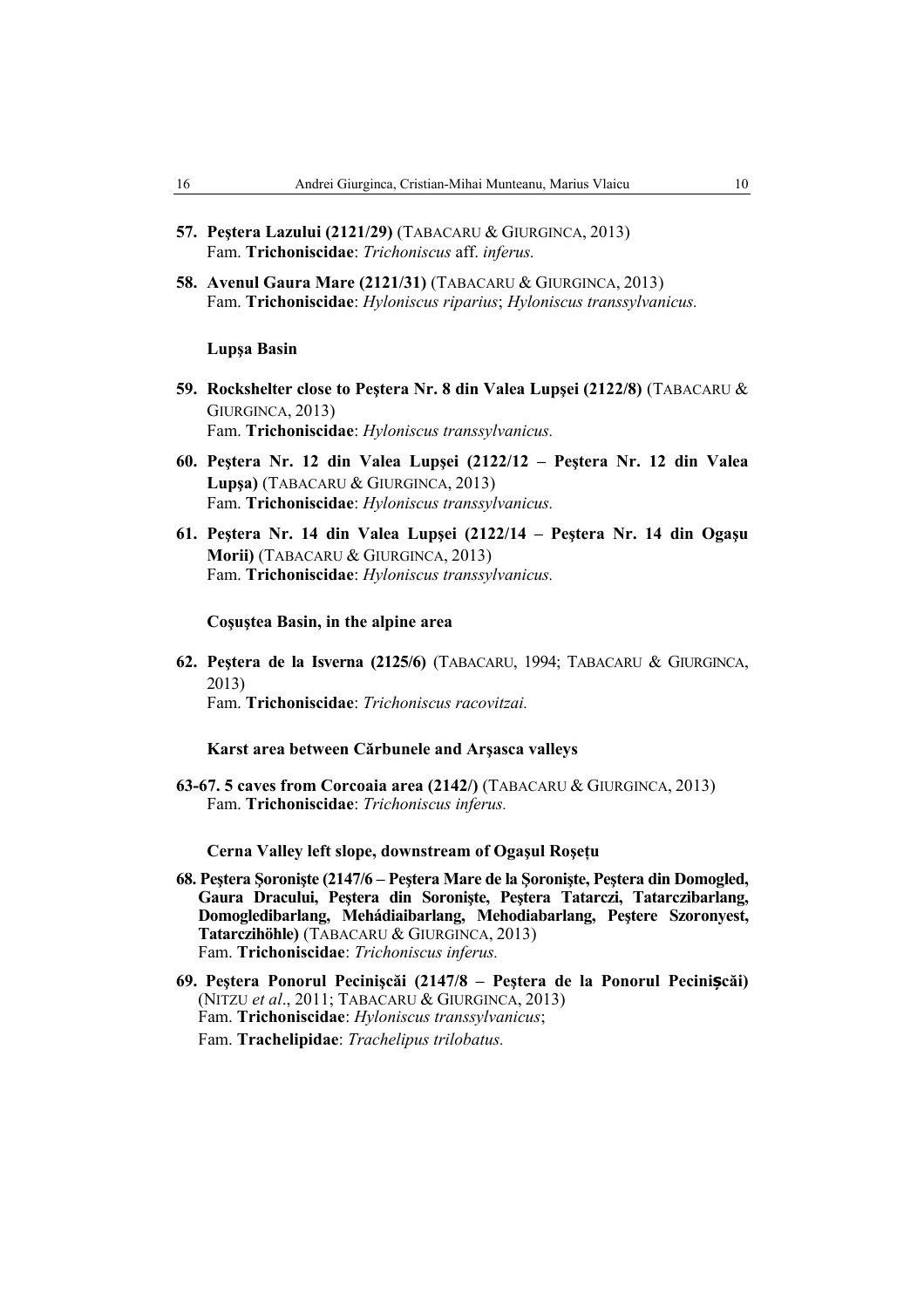**70. Peştera Gaura Ungurului (2147/9 – Gaura Ungurului, Peştera Ungurului de la Pecinişca)** (TABACARU & GIURGINCA, 2013) Fam. **Trachelipidae**: *Trachelipus trilobatus.*

**Mehedinţi Plateau Zăton-Bulba Basin** 

- **71. Peştera de la Podul Natural (2130/2 Peştera de la Pod, Peştera de la Cracul Muntelui, Peştera de la Ponoare, Peştera de la Podul de Piatră, Peştera Zăton)** (TABACARU, 1994; TABACARU & GIURGINCA, 2013) Fam. **Trichoniscidae**: *Trichoniscus racovitzai.*
- **72. Peştera Bulba (2130/7 Peştera de la Baia de Aramă, Peştera Mare)**  (TABACARU, 1994; TABACARU & GIURGINCA, 2013) Fam. **Trichoniscidae**: *Trichoniscus racovitzai.*

#### **Coşuştea Basin downstream of Cernavârfu**

- **73. Peştera-aven de la Pietre (2132/1 Avenul-peşteră de la Pietre, Peştera de la Petri)** (TABACARU, 1994; TABACARU & GIURGINCA, 2013) Fam. **Trichoniscidae**: *Trichoniscus racovitzai.*
- **74. Peştera din Valea Părului (2132/3)** (TABACARU, 1994; TABACARU & GIURGINCA, 2013)

Fam. **Trichoniscidae**: *Hyloniscus transsylvanicus*; *Trichoniscus racovitzai.*

## **Karst area between Lucina Valley and Bălții Creek**

- **75. Peştera de la Vârful Înalt (2133/11 Peştera de la Vârfu Înalt, Peştera Cerna-Vârfu)** (TABACARU, 1994; TABACARU & GIURGINCA, 2013) Fam. **Trichoniscidae**: *Hyloniscus transsylvanicus*; *Trichoniscus racovitzai.*
- **76. Peştera Babelor (2133/13 Peştera de la Babie)** (TABACARU, 1994; TABACARU & GIURGINCA, 2013) Fam. **Trichoniscidae**: *Trichoniscus racovitzai.*

## **Karst area between Bălţii Creek and Topolniţa Valley**

**77. Peştera Mare de la Balta (2134/1)** (TABACARU, 1994; TABACARU & GIURGINCA, 2013) Fam. **Trichoniscidae**: *Trichoniscus racovitzai.*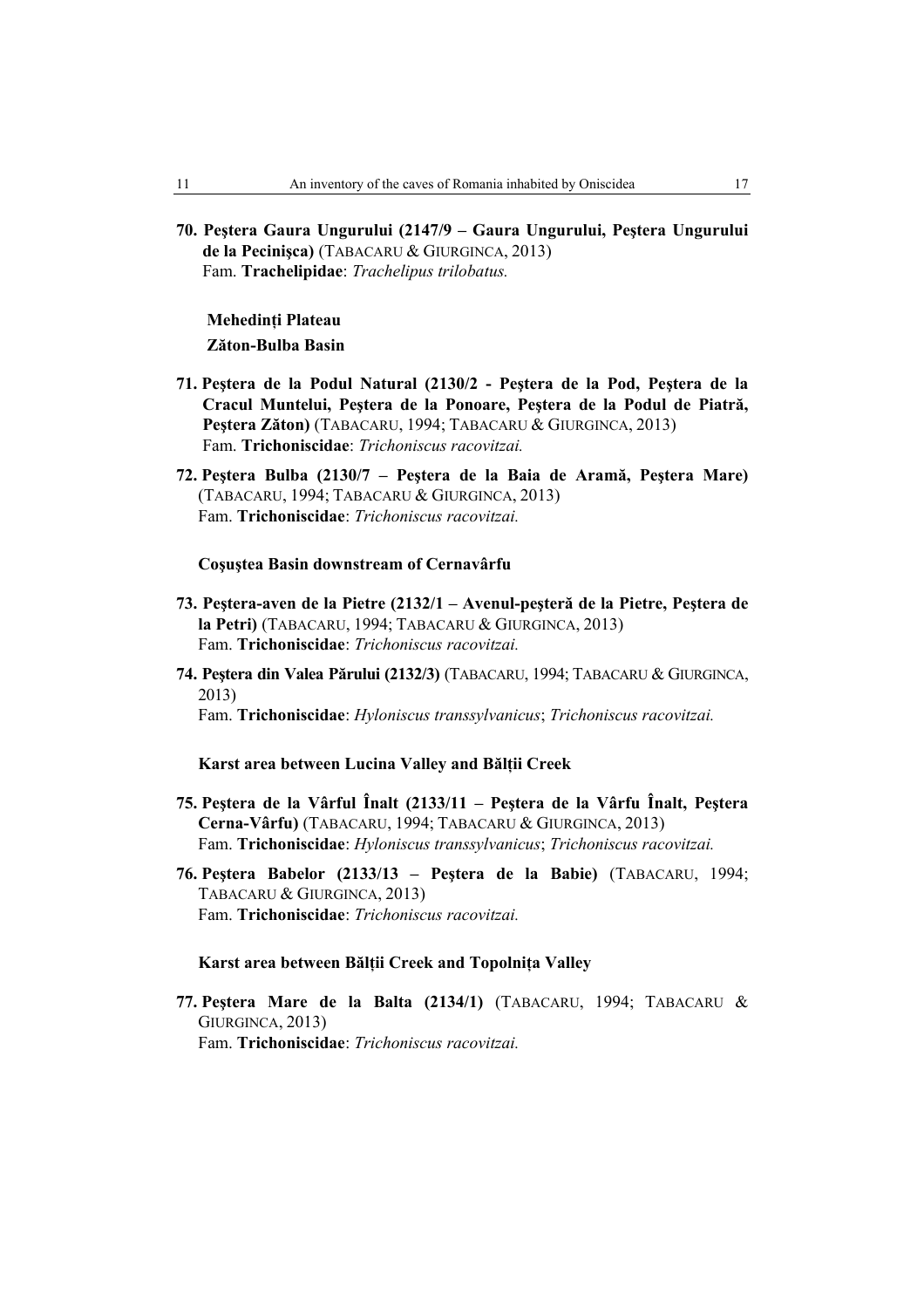- **78. Peştera din Dealul Curecea (2134/3 Peştera Crovu lui Răscraci, Peştera din Cornetu Malarişcăi)** (TABACARU, 1994; TABACARU & GIURGINCA, 2013) Fam. **Trichoniscidae**: *Trichoniscus racovitzai.*
- **79. Peştera Sfodei (2134/8)** (TABACARU, 1994; TABACARU & GIURGINCA, 2013) Fam. **Trichoniscidae**: *Trichoniscus racovitzai.*

### **Karst area between Topolniţa and Cusacu Mic valleys**

**80. Peştera Gramei (2135/1)** (TABACARU, 1994; TABACARU & GIURGINCA, 2013) Fam. **Trichoniscidae**: *Trichoniscus racovitzai.*

#### **Karst area between Cusacu Mic and Ceremoşnic valleys**

**81. Peştera Topolniţa (2136/4 – Complexul subteran Topolniţa, Peştera Femeii, Gaura Fetii, Peştera Napului, Peştera Tunelul de la Marga, Gura Prosăcului, Găurinţi, Peştera Sohodol, Gaura lui Ciocârdie, Topolniţa I şi II)** (TABACARU, 1973a; TABACARU, 1994; TABACARU & GIURGINCA, 2013) Fam. **Trichoniscidae**: *Trichoniscus racovitzai*; *Thaumatoniscellus orghidani.*

#### **Godeanu Mountains**

**Ciucevele Cernişoarei karst area, southward from the Cernişoara Gorges** 

- **82. Peştera Nr. 1 din Bazinul Cernei (2141/1 Peştera Nr. 1 din Ciuceava Prihodu Mare)** (TABACARU & GIURGINCA, 2013) Fam. **Trichoniscidae**: *Hyloniscus transsylvanicus.*
- **83. Peştera Nr. 25 din Bazinul Cernei (2141/4 Peştera Nr. 4 din Ciuceava Prihodu Mare)** (TABACARU & GIURGINCA, 2013) Fam. **Trichoniscidae**: *Hyloniscus transsylvanicus.*
- **84. Peştera Nr. 2 din Bazinul Cernei (2141/10 Peştera Nr. 1 din Ciuceava Frasinului)** (TABACARU & GIURGINCA, 2013) Fam. **Trichoniscidae**: *Hyloniscus transsylvanicus.*
- **85. Peştera Nr. 3 din Bazinul Cernei (2141/11 Peştera Nr. 2 din Ciuceava Frasinului)** (TABACARU & GIURGINCA, 2013) Fam. **Trichoniscidae**: *Hyloniscus transsylvanicus.*
- **86. Peştera Nr. 5 din Bazinul Cernei (2141/13 Peştera Nr. 4 din Ciuceava Frasinului)** (TABACARU & GIURGINCA, 2013) Fam. **Trichoniscidae**: *Hyloniscus transsylvanicus.*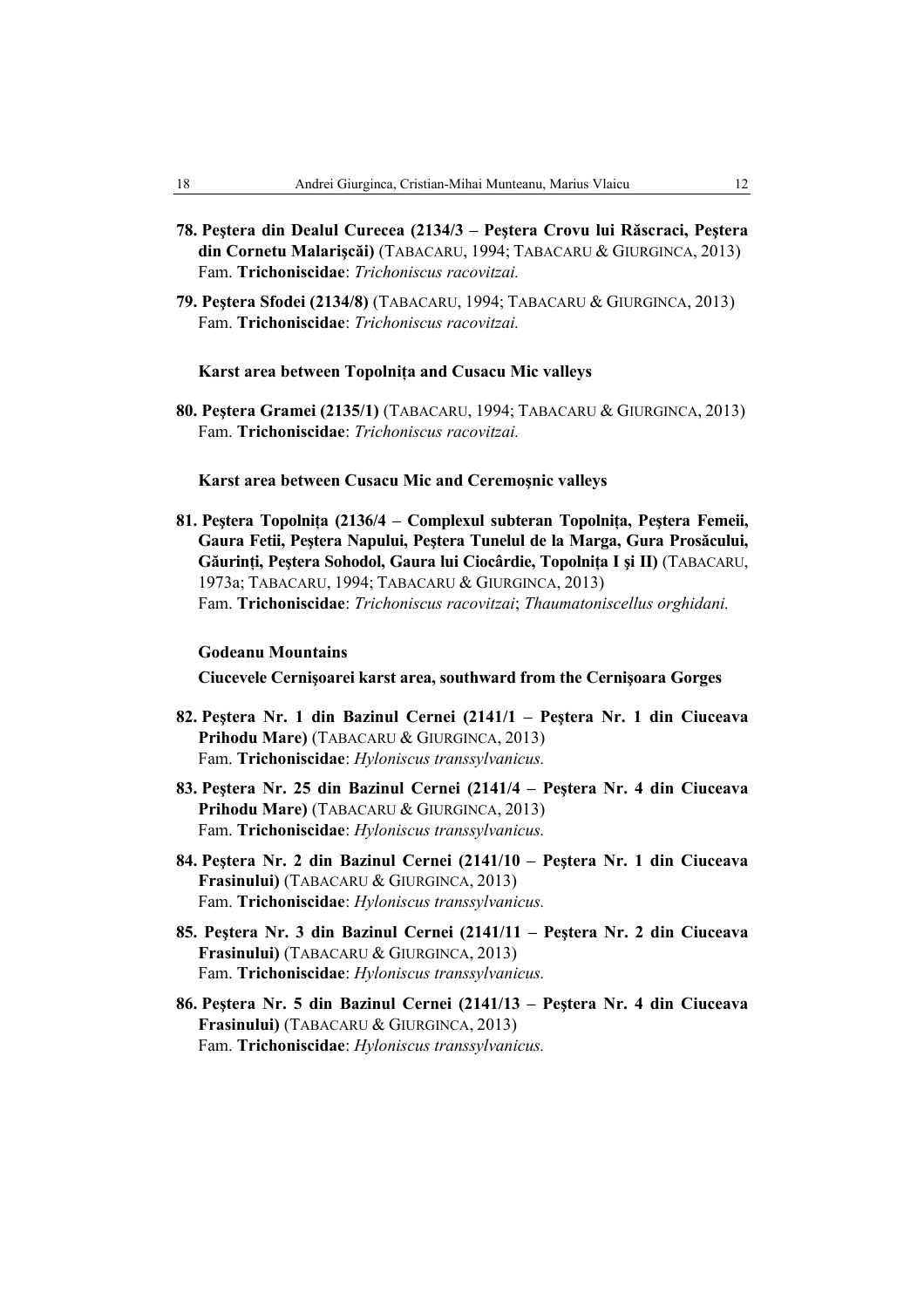- **87. Peştera Nr. 21 din Bazinul Cernei (2141/15 Peştera Nr. 6 din Ciuceava Frasinului**) (TABACARU & GIURGINCA, 2013) Fam. **Trichoniscidae**: *Hyloniscus transsylvanicus.*
- **88. Peştera Nr. 22 din Bazinul Cernei (2141/16 Peştera Nr. 7 din Ciuceava Frasinului)** (TABACARU & GIURGINCA, 2013) Fam. **Trichoniscidae**: *Hyloniscus transsylvanicus.*
- **89. Peştera Nr. 47 din Bazinul Cernei (2141/21 Peştera Nr. 12 din Ciuceava Frasinului)** (TABACARU & GIURGINCA, 2013) Fam. **Trichoniscidae**: *Hyloniscus transsylvanicus.*
- **90. Peştera Nr. 49 din Bazinul Cernei (2141/23 Peştera Nr. 14 din Ciuceava Frasinului)** (TABACARU & GIURGINCA, 2013) Fam. **Trichoniscidae**: *Hyloniscus transsylvanicus.*
- **91. Peştera Nr. 7 din Bazinul Cernei (2141/24 Peştera Nr. 1 din Ciuceava Chicerii)** (TABACARU & GIURGINCA, 2013) Fam. **Trichoniscidae**: *Hyloniscus transsylvanicus.*
- **92. Peştera Nr. 8 din Bazinul Cernei (2141/25 Peştera Nr. 2 din Ciuceava Chicerii)** (TABACARU & GIURGINCA, 2013) Fam. **Trichoniscidae**: *Hyloniscus transsylvanicus.*
- **93. Peştera Nr. 9 din Bazinul Cernei (2141/26 Peştera Nr. 3 din Ciuceava Chicerii)** (TABACARU & GIURGINCA, 2013) Fam. **Trichoniscidae**: *Hyloniscus transsylvanicus.*
- **94. Peştera Nr. 11 din Bazinul Cernei (2141/28 Peştera Nr. 5 din Ciuceava Chicerii)** (TABACARU & GIURGINCA, 2013) Fam. **Trichoniscidae**: *Hyloniscus transsylvanicus.*
- **95. Peştera Nr. 13 din Bazinul Cernei (2141/29 Peştera Nr. 6 din Ciuceava Chicerii)** (TABACARU & GIURGINCA, 2013) Fam. **Trichoniscidae**: *Hyloniscus transsylvanicus.*
- **96. Peştera Nr. 28 din Bazinul Cernei (2141/31 Peştera Nr. 8 din Ciuceava Chicerii)** (TABACARU & GIURGINCA, 2013) Fam. **Trichoniscidae**: *Hyloniscus transsylvanicus.*
- **97. Peştera Nr. 46 din Bazinul Cernei (2141/33 Peştera Nr. 10 din Ciuceava Chicerii)** (TABACARU & GIURGINCA, 2013) Fam. **Trichoniscidae**: *Hyloniscus transsylvanicus.*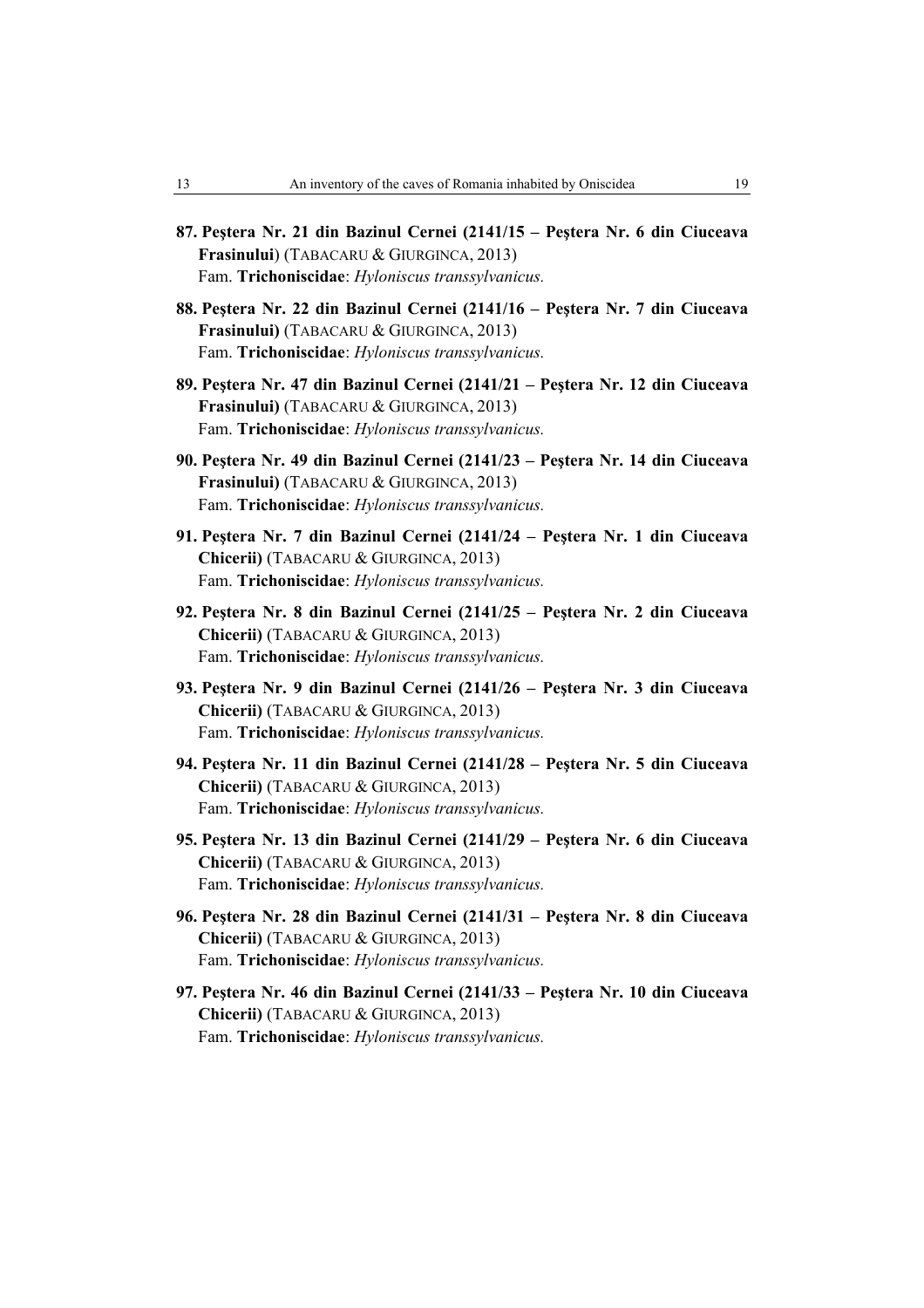## **Cernei Mountains**

#### **Cerna Valley right slope, between Iauna and Bidini valleys**

- **98. Peştera lui Ion Bârzoni (2144/7 Peştera Nr. 40 din Bazinul Cernei)**  (DANCĂU & TABACARU, 1964; TABACARU & GIURGINCA, 2013) Fam. **Trichoniscidae**: *Trichoniscus inferus.*
- **99. Peştera Nr. 64 din Bazinul Cernei (2144/15 Peştera lui Lascăr Căiniceanu)** (GIURGINCA, 2009; TABACARU & GIURGINCA, 2013) Fam. **Mesoniscidae**: *Mesoniscus graniger graniger.*
- **100. Peştera Nr. 71 din Bazinul Cernei (2144/22)** (TABACARU & GIURGINCA, 2013) Fam. **Trichoniscidae**: *Hyloniscus transsylvanicus.*
- **101-105. 5 caves from the Şălitrari area (2144/)** (DANCĂU & TABACARU, 1964; TABACARU & GIURGINCA, 2013) Fam. **Trichoniscidae**: *Trichoniscus inferus.*
- **106-111. 6 caves from the Geanţul Ineleţului area (2144/)** (DANCĂU & TABACARU, 1964; TABACARU & GIURGINCA, 2013) Fam. **Trichoniscidae**: *Trichoniscus inferus.*

### **Cerna Valley right slope, between Ogaşul Bidini and Băile Herculane**

- **112. Avenul lui Adam (2146/3 Peştera lui Adam, Avenul cu Aburi)** (DECOU *et al.*, 1974; TABACARU & GIURGINCA, 2013) Fam. **Trichoniscidae**: *Trichoniscus inferus*; Fam. **Trachelipidae**: *Trachelipus trilobatus.*
- **113. Peştera Hoţilor de la Băile Herculane (2146/6 Grota Haiducilor, Gaura Tâlharului, Hercules-Höhle, Ramberhöhle, Rablóbarlang, Rablók-barlangja, Csernavolgy-barlang, Herkulesbarlang)** (TABACARU &GIURGINCA, 2013) Fam. **Trichoniscidae**: *Trichoniscus inferus*; Fam. **Trachelipidae**: *Trachelipus trilobatus.*

**Almăj Mountains Cazanele Mari** 

**114. Peştera de la Pânza Curii (2211/2 – Peştera Veterani, Peştera Piscabara, Veteranibarlang, Veteranenhöhle)** (DANCĂU & TABACARU, 1964; NEGREA & NEGREA, 1977; TABACARU & GIURGINCA, 2013) Fam. **Trichoniscidae**: *Androniscus roseus roseus*; Fam. **Cylisticidae**: *Cylisticus convexus.*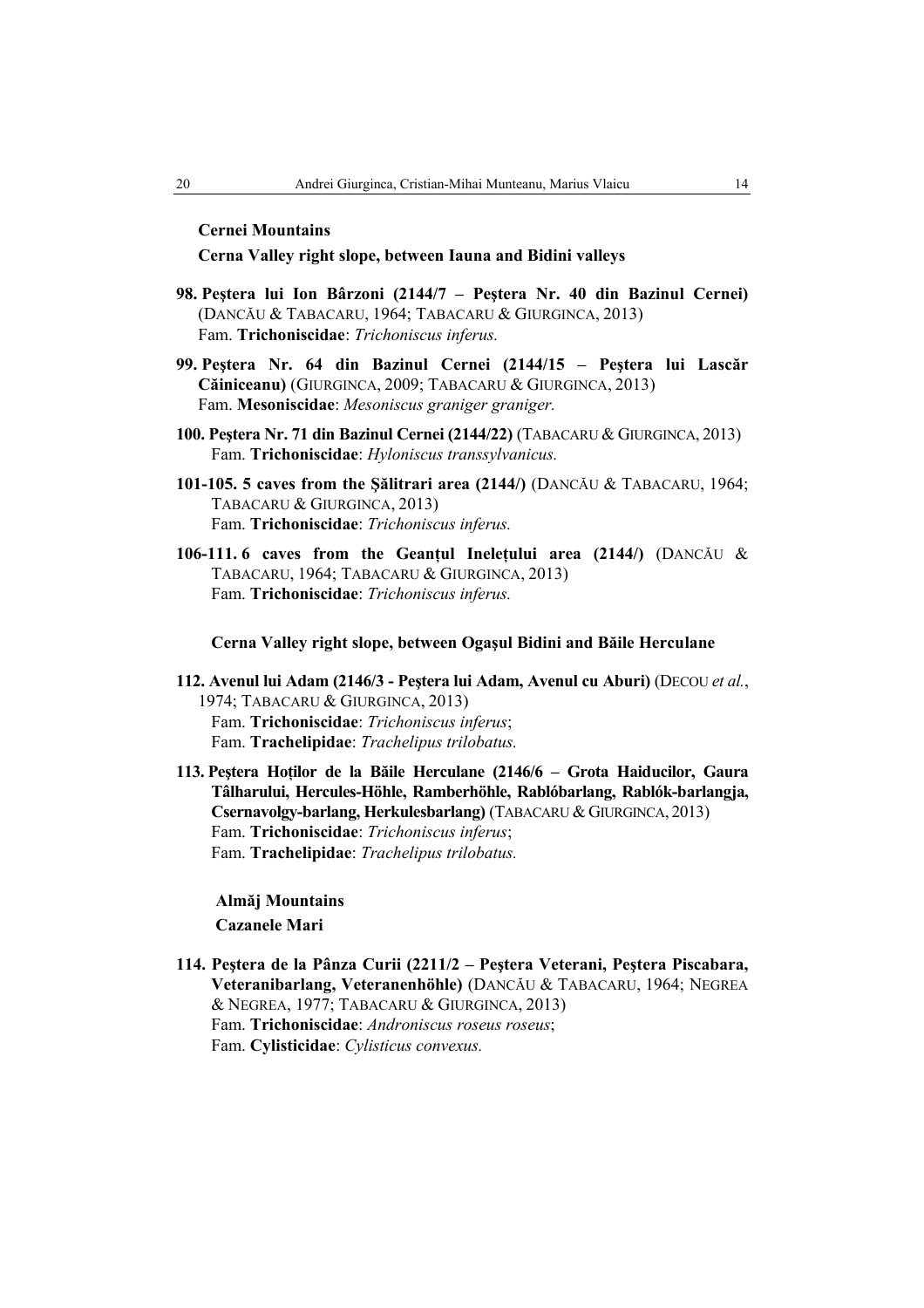- **115. Peştera Ponicova (2211/3 Peştera Gura Ponicovei, Peştera Liliecilor)**  (DANCĂU & TABACARU, 1964; NEGREA & NEGREA, 1977; TABACARU & GIURGINCA, 2013) Fam. **Trichoniscidae**: *Androniscus roseus roseus*; Fam. **Cylisticidae**: *Cylisticus convexus.*
- **116. Peştera Nr. 1 de la Gura Ponicovei (2211/4 Peştera Climente II)**  (NEGREA & NEGREA, 1977; TABACARU & GIURGINCA, 2013) Fam. **Cylisticidae**: *Cylisticus convexus.*
- **117. Peştera Nr. 2 de la Gura Ponicovei (2211/5 Peştera din Cuina Turcului)**  (NEGREA & NEGREA, 1977; TABACARU & GIURGINCA, 2013) Fam. **Cylisticidae**: *Cylisticus convexus.*
- **118. Peştera lui Climente (2211/10 Peştera Preluca lui Climente, Peştera Climente I)** (NEGREA & NEGREA, 1977; TABACARU & GIURGINCA, 2013) Fam. **Cylisticidae**: *Cylisticus convexus.*

**Şirinea Creek Basin** 

**119. Peştera de la Pepa (2213/4 – Gaura Belarecăi)** (NEGREA & NEGREA, 1977; TABACARU & GIURGINCA, 2013) Fam. **Trichoniscidae**: *Stylohylea bosniensis*; Fam. **Cylisticidae**: *Cylisticus convexus.*

## **Berzasca Basin**

- **120. Peştera Voinicovăţ (2214/1 Peştera de la Voinicovăţ, Peştera lui Boja)**  (GRUNER &TABACARU, 1963; DANCĂU &TABACARU, 1964; NEGREA & NEGREA, 1977; NEGREA *et al.*, 1993; GIURGINCA, 2009; TABACARU & GIURGINCA, 2013) Fam. **Mesoniscidae**: *Mesoniscus graniger graniger.*
- **121. Peştera Gaura Cornii (2214/4 Gaura Cornii)** (NEGREA & NEGREA, 1977; TABACARU & GIURGINCA, 2013) Fam. **Ligiidae**: *Ligidium hypnorum.*
- **122. Peştera Zamoniţa (2214/5 Peştera din Dragosele)** (GRUNER & TABACARU, 1963; DANCĂU & TABACARU, 1964; NEGREA & NEGREA, 1977; NEGREA *et al.*, 1993; GIURGINCA, 2009; TABACARU & GIURGINCA, 2013) Fam. **Mesoniscidae**: *Mesoniscus graniger graniger.*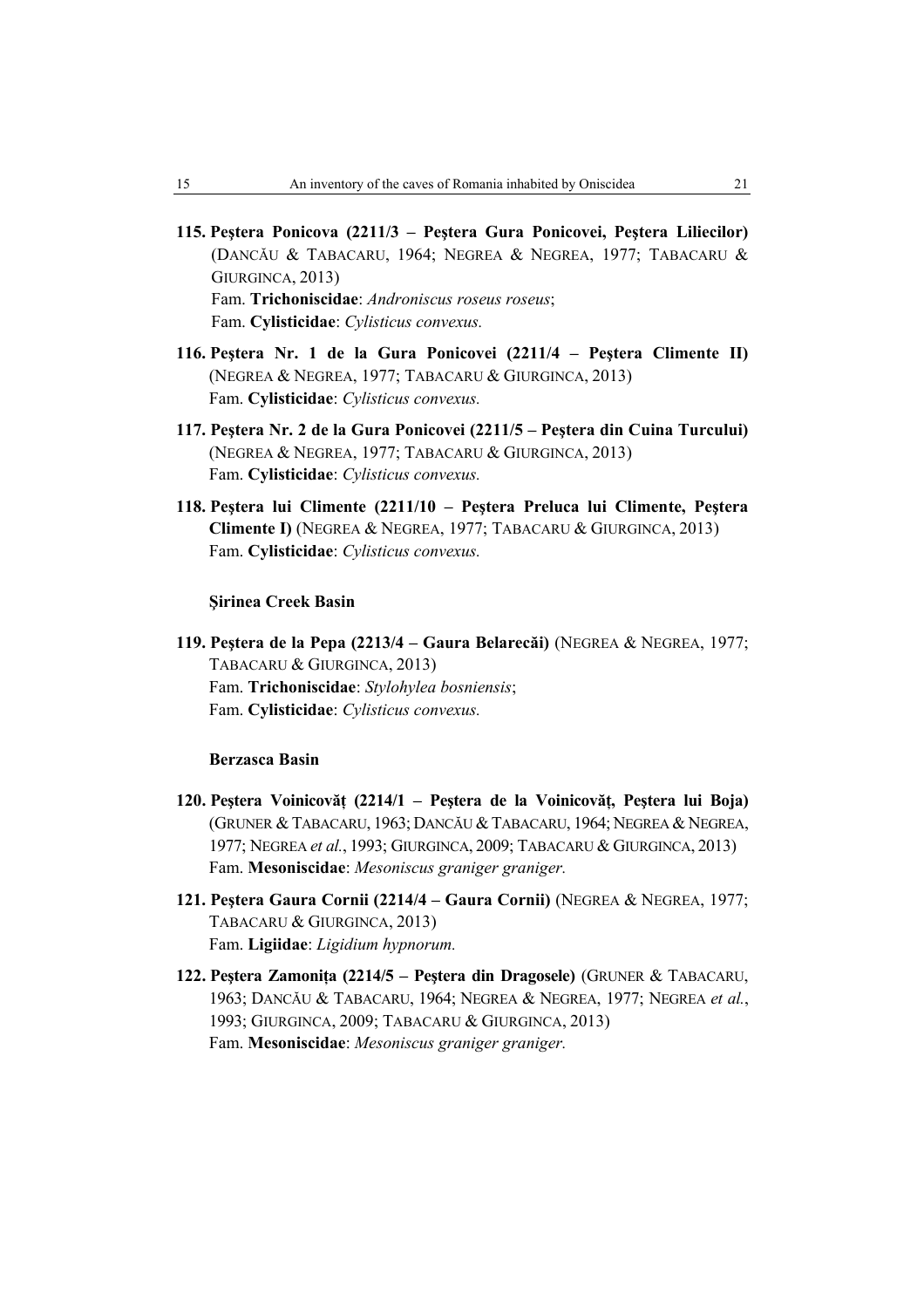## **Locvei Mountains Cameniţa Basin**

**123. Peştera Filip Gârnic (2220/2 – Peștera Filipovo Dira, Peştera lui Filip, Peştera de la Pramen, Peştera Gârnic)** (GRUNER & TABACARU, 1963; DANCĂU & TABACARU, 1964; NEGREA & NEGREA, 1977; NEGREA *et al.*, 1993; GIURGINCA, 2009; TABACARU & GIURGINCA, 2013)

Fam. **Mesoniscidae**: *Mesoniscus graniger graniger.*

#### **Liuborajdea Basin**

- **124. Peştera din Valea Ceuca (2221/2 Peştera de sub Vranovăţ)** (GRUNER & TABACARU, 1963; DANCĂU & TABACARU, 1964; NEGREA & NEGREA, 1977; NEGREA *et al.*, 1993; GIURGINCA, 2009; TABACARU & GIURGINCA, 2013) Fam. **Mesoniscidae**: *Mesoniscus graniger graniger.*
- **125. Avenul de la Vranovăţ (2221/4 Avenul de la Izvoru Mânzului)** (NEGREA & NEGREA, 1977; TABACARU & GIURGINCA, 2013) Fam. **Trichoniscidae**: *Hyloniscus transsylvanicus.*

**Danube River left bank, between Moldova Veche and Liuborajdea (Sfânta Elena Plateau)** 

- **126. Peştera Gaura cu Muscă (2222/3 Gaura cu Muscă, Peştera cu Muşte, Peştera Coronini, Kolumbacsibarlang, Fliegenhöhle, Grotte de Golubatz)**  (GRUNER & TABACARU, 1963; DANCĂU & TABACARU, 1964; NEGREA & NEGREA, 1977; NEGREA *et al.*, 1993; GIURGINCA, 2009; TABACARU & GIURGINCA, 2013) Fam. **Mesoniscidae**: *Mesoniscus graniger graniger*; Fam. **Cylisticidae**: *Cylisticus convexus.*
- **127. Peştera U Lomu (2222/5 Peştera Boloma)** (GRUNER & TABACARU, 1963; DANCĂU & TABACARU, 1964; NEGREA & NEGREA, 1977; NEGREA *et al.*, 1993; GIURGINCA, 2009; TABACARU & GIURGINCA, 2013) Fam. **Mesoniscidae**: *Mesoniscus graniger graniger*.
- **128. Peştera Topoliţa (2222/6 Topolice Ieskiń)** (GRUNER & TABACARU, 1963; DANCĂU & TABACARU, 1964; NEGREA & NEGREA, 1977; NEGREA *et al.*, 1993; GIURGINCA, 2009; TABACARU & GIURGINCA, 2013) Fam. **Mesoniscidae**: *Mesoniscus graniger graniger*; Fam. **Trichoniscidae**: *Hyloniscus transsylvanicus.*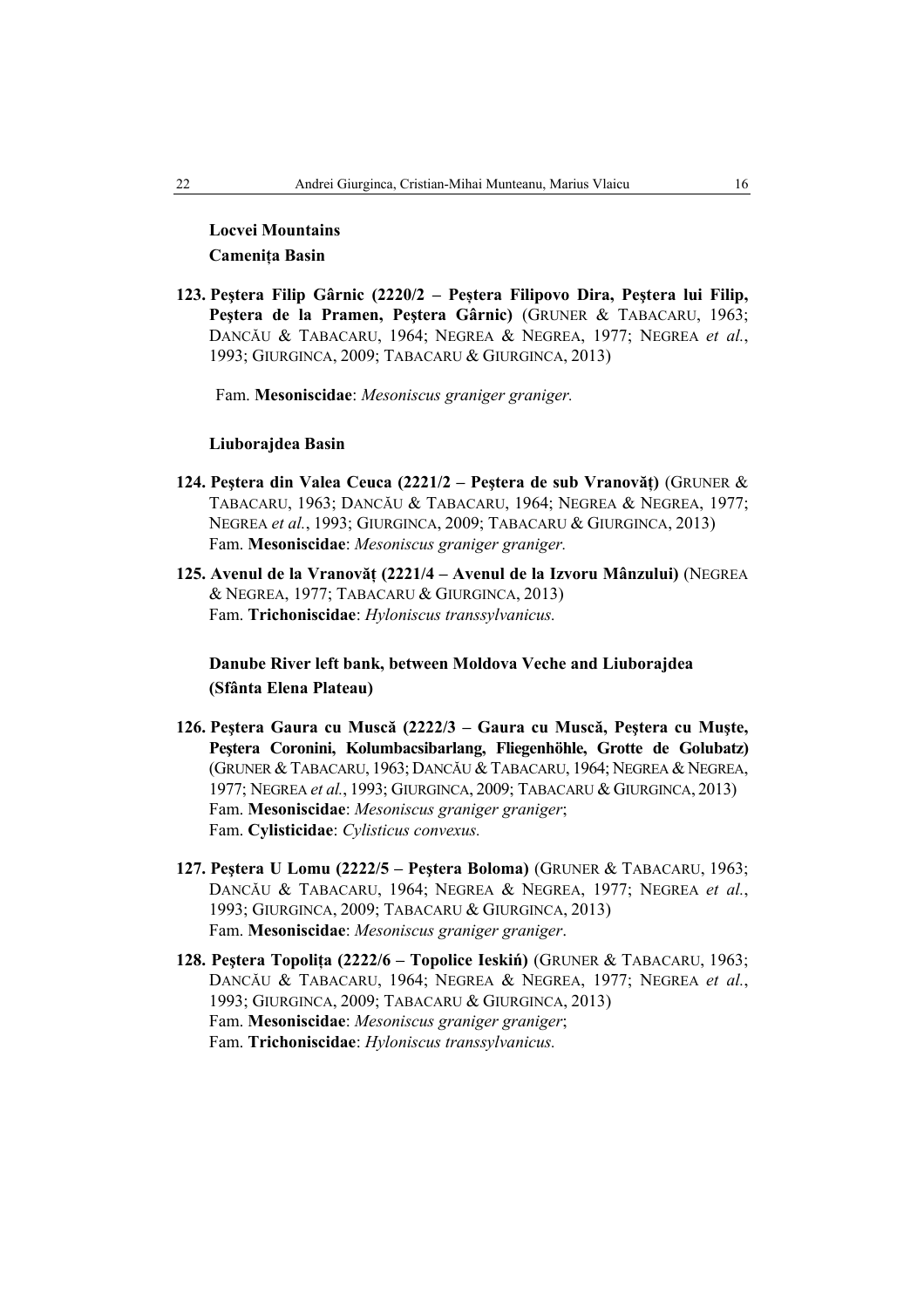### **Boşneag (Valea Mare) Basin**

- **129. Peştera Gaura Haiducească (2223/1 Gaura Haiducească, Gaura Turcească)**  (GRUNER & TABACARU, 1963; DANCĂU & TABACARU, 1964; NEGREA & NEGREA, 1977; NEGREA *et al.*, 1993; GIURGINCA, 2009; TABACARU &GIURGINCA, 2013) Fam. **Ligiidae**: *Ligidium hypnorum*; Fam. **Mesoniscidae**: *Mesoniscus graniger graniger*; Fam. **Trichoniscidae**: *Hyloniscus transsylvanicus.*
- **130. Peştera de la Padina Matei (2223/2)** (GRUNER & TABACARU, 1963; DANCĂU & TABACARU, 1964; NEGREA & NEGREA, 1977; NEGREA *et al.*, 1993; GIURGINCA, 2009; TABACARU & GIURGINCA, 2013) Fam. **Mesoniscidae**: *Mesoniscus graniger graniger.*

#### **Nera Gorges left slope**

- **131. Peştera Boilor (2227/10)** (GRUNER & TABACARU, 1963; DANCĂU & TABACARU, 1964; NEGREA & NEGREA, 1977; NEGREA *et al.*, 1993; GIURGINCA, 2009; TABACARU & GIURGINCA, 2013) Fam. **Mesoniscidae**: *Mesoniscus graniger graniger.*
- **132. Peştera Gaura Porcariului (2227/13 Gaura Porcariului)** (GRUNER & TABACARU, 1963; DANCĂU & TABACARU, 1964; NEGREA & NEGREA, 1977; NEGREA *et al.*, 1993; GIURGINCA, 2009; TABACARU & GIURGINCA, 2013) Fam. **Mesoniscidae**: *Mesoniscus graniger graniger.*

## **Aninei Mountains Nera Gorges right slope**

**133. Peştera Voinii (2230/2 – Peştera Voini)** (GRUNER & TABACARU, 1963; DANCĂU & TABACARU, 1964; NEGREA & NEGREA, 1977; NEGREA *et al.*, 1993; GIURGINCA, 2009; TABACARU & GIURGINCA, 2013) Fam. **Mesoniscidae**: *Mesoniscus graniger graniger.*

## **Lăpuşnic, Lighidia, Moceriş and Ducin valleys (Poiana Roştiei Plateau)**

**134. Peştera de la Vălei (2232/1 – Peştera de la Vălee, Peştera de la Vălae)** (GRUNER & TABACARU, 1963; DANCĂU & TABACARU, 1964; NEGREA & NEGREA, 1977; NEGREA *et al.*, 1993; GIURGINCA, 2009; TABACARU & GIURGINCA, 2013) Fam. **Mesoniscidae**: *Mesoniscus graniger graniger.*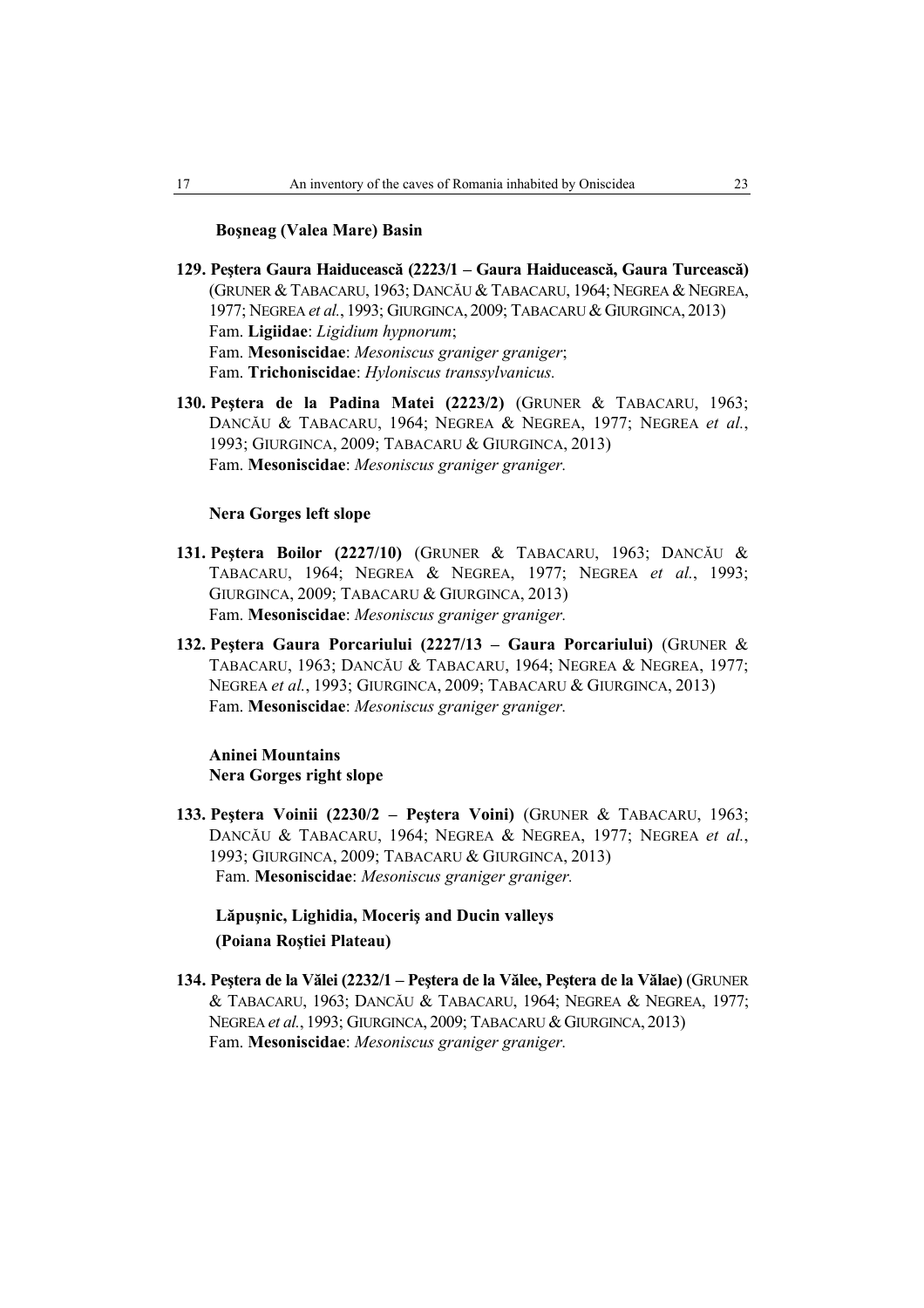## **Miniş Basin**

- **135. Peştera Ponor Plopa (2233/1 Peştera Plopa, Peştera Ponor, Plopa barlang)**  (GRUNER & TABACARU, 1963; DANCĂU & TABACARU, 1964; NEGREA & NEGREA, 1977; NEGREA *et al.*, 1993; GIURGINCA, 2009; TABACARU &GIURGINCA, 2013) Fam. **Mesoniscidae**: *Mesoniscus graniger graniger.*
- **136. Peştera Găurile lui Miloi II (2233/9 Găurile lui Miloi II)** (GRUNER & TABACARU, 1963; DANCĂU & TABACARU, 1964; NEGREA & NEGREA, 1977; NEGREA *et al.*, 1993; GIURGINCA, 2009; TABACARU & GIURGINCA, 2013) Fam. **Mesoniscidae**: *Mesoniscus graniger graniger.*
- **137. Peştera de la Izvoru Înfundat (2233/10 Peştera Izvoru Înfundat)**  (NEGREA & NEGREA, 1977; TABACARU & GIURGINCA, 2013) Fam. **Trichoniscidae**: *Hyloniscus transsylvanicus*.

## **Gârlişte Basin**

- **138. Peştera Gaura lui Schimpfin (2236/2 Peştera Aninei, Schimfiniraloch)**  (NEGREA & NEGREA, 1977; TABACARU & GIURGINCA, 2013) Fam. **Cylisticidae**: *Cylisticus convexus*.
- **139. Peştera cu Apă din Cheile Gârliştei (2236/5)** (GRUNER & TABACARU, 1963; DANCĂU & TABACARU, 1964; NEGREA & NEGREA, 1977; NEGREA *et al.*, 1993; GIURGINCA, 2009; TABACARU & GIURGINCA, 2013) Fam. **Mesoniscidae**: *Mesoniscus graniger graniger.*

## **Buhui Basin and Luca Valley**

- **140. Peştera Buhui (2237/4)** (GRUNER & TABACARU, 1963; DANCĂU & TABACARU, 1964; TABACARU, 1972; NEGREA & NEGREA, 1977; NEGREA *et al.*, 1993; GIURGINCA, 2009; TABACARU & GIURGINCA, 2013) Fam. **Mesoniscidae**: *Mesoniscus graniger graniger*; Fam. **Trichoniscidae**: *Hyloniscus dacicus.*
- **141. Peştera Mistreţilor (2237/40)** (GRUNER & TABACARU, 1963; DANCĂU & TABACARU, 1964; NEGREA & NEGREA, 1977; NEGREA *et al.*, 1993; GIURGINCA, 2009; TABACARU & GIURGINCA, 2013) Fam. **Mesoniscidae**: *Mesoniscus graniger graniger.*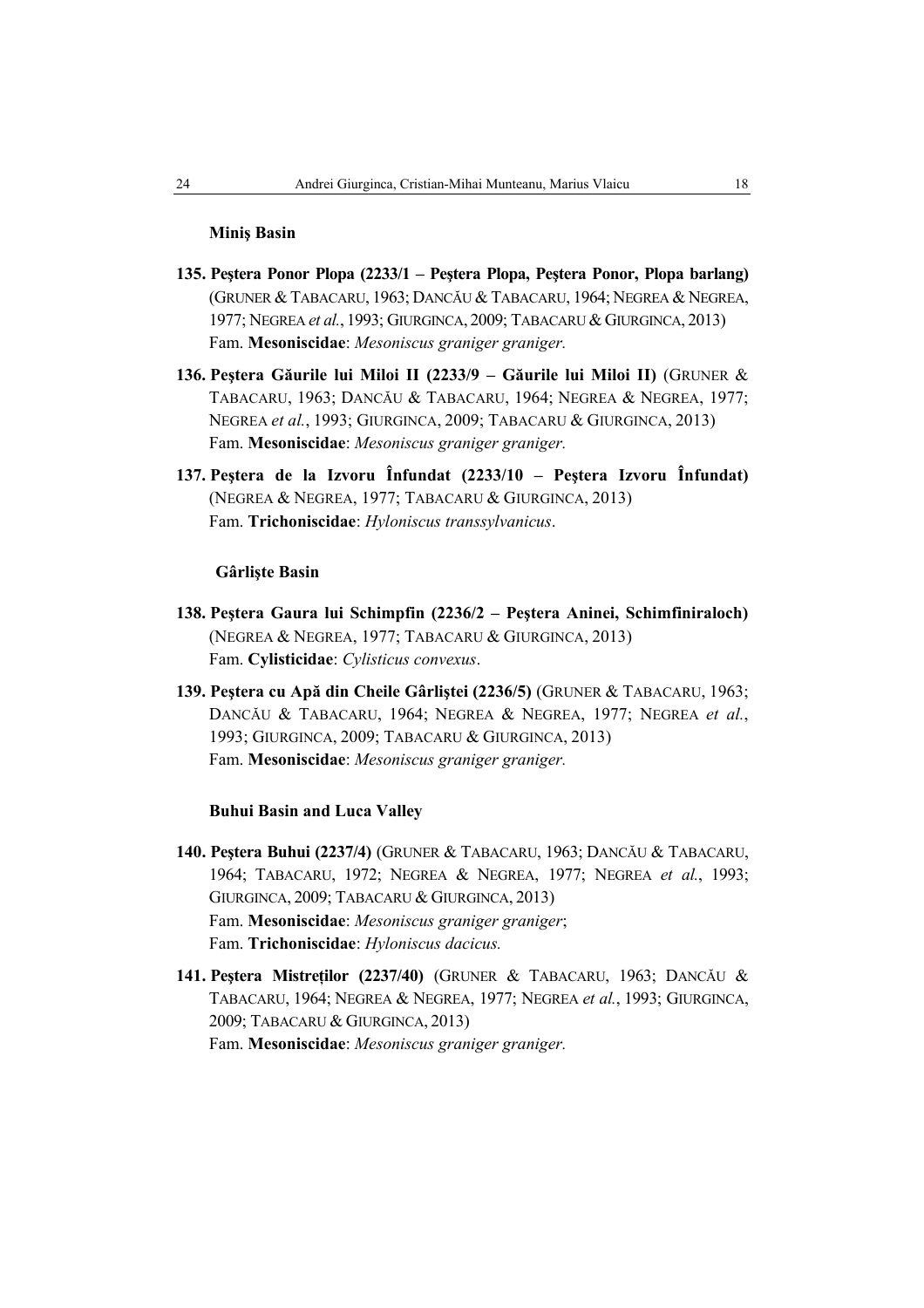- **142. Peştera Nr. 1 din Naveşul Mare (2237/41)** (GRUNER & TABACARU, 1963; DANCĂU & TABACARU, 1964; NEGREA & NEGREA, 1977; NEGREA *et al.*, 1993; GIURGINCA, 2009; TABACARU & GIURGINCA, 2013) Fam. **Mesoniscidae**: *Mesoniscus graniger graniger*.
- **143. Peştera Nr. 2 din Dealul Cârneală (2237/)** (TABACARU & GIURGINCA, 2013) Fam. **Trichoniscidae**: *Hyloniscus riparius.*

## **Caraş Gorges left slope and Socolovăţ Plateau**

- **144. Peştera de la Socolovăț (2238/1 Peştera Socolovăţ, Peştera de la Sokolovak)**  (GRUNER & TABACARU, 1963; DANCĂU & TABACARU, 1964; NEGREA & NEGREA, 1977; NEGREA *et al.*, 1993; GIURGINCA, 2009; TABACARU & GIURGINCA, 2013) Fam. **Mesoniscidae**: *Mesoniscus graniger graniger*.
- **145. Peştera de după Cârşă (2238/5)** (GRUNER & TABACARU, 1963; DANCĂU & TABACARU, 1964; NEGREA & NEGREA, 1977; NEGREA *et al.*, 1993; GIURGINCA, 2009; NITZU *et al.* 2011, TABACARU & GIURGINCA, 2013) Fam. **Mesoniscidae**: *Mesoniscus graniger graniger*; Fam. **Cylisticidae**: *Cylisticus convexus.*
- **146. Peştera Văleaga (2238/6** *–* **Peştera de la Trei Cuptoare)** (NEGREA & NEGREA, 1977; TABACARU & GIURGINCA, 2013) Fam. **Trichoniscidae**: *Stylohylea bosniensis.*
- **147. Peştera Vraşka (2238/10 Vraşkina pecica, Peştera Vracina)** (NEGREA & NEGREA, 1977; TABACARU & GIURGINCA, 2013) Fam. **Trichoniscidae**: *Hyloniscus transsylvanicus*; Fam. **Cylisticidae**: *Cylisticus convexus.*
- **148. Peştera Nr. 6 de la Cureaciţa (2238/17 Peştera Nr. 6 din Cureaciţa)**  (NEGREA & NEGREA, 1977; TABACARU & GIURGINCA, 2013) Fam. **Trichoniscidae**: *Hyloniscus transsylvanicus.*
- **149. Peştera 2 Mai (2238/30)** (GRUNER & TABACARU, 1963; DANCĂU & TABACARU, 1964; NEGREA & NEGREA, 1977; NEGREA *et al.*, 1993; GIURGINCA, 2009; TABACARU & GIURGINCA, 2013) Fam. **Mesoniscidae**: *Mesoniscus graniger graniger.*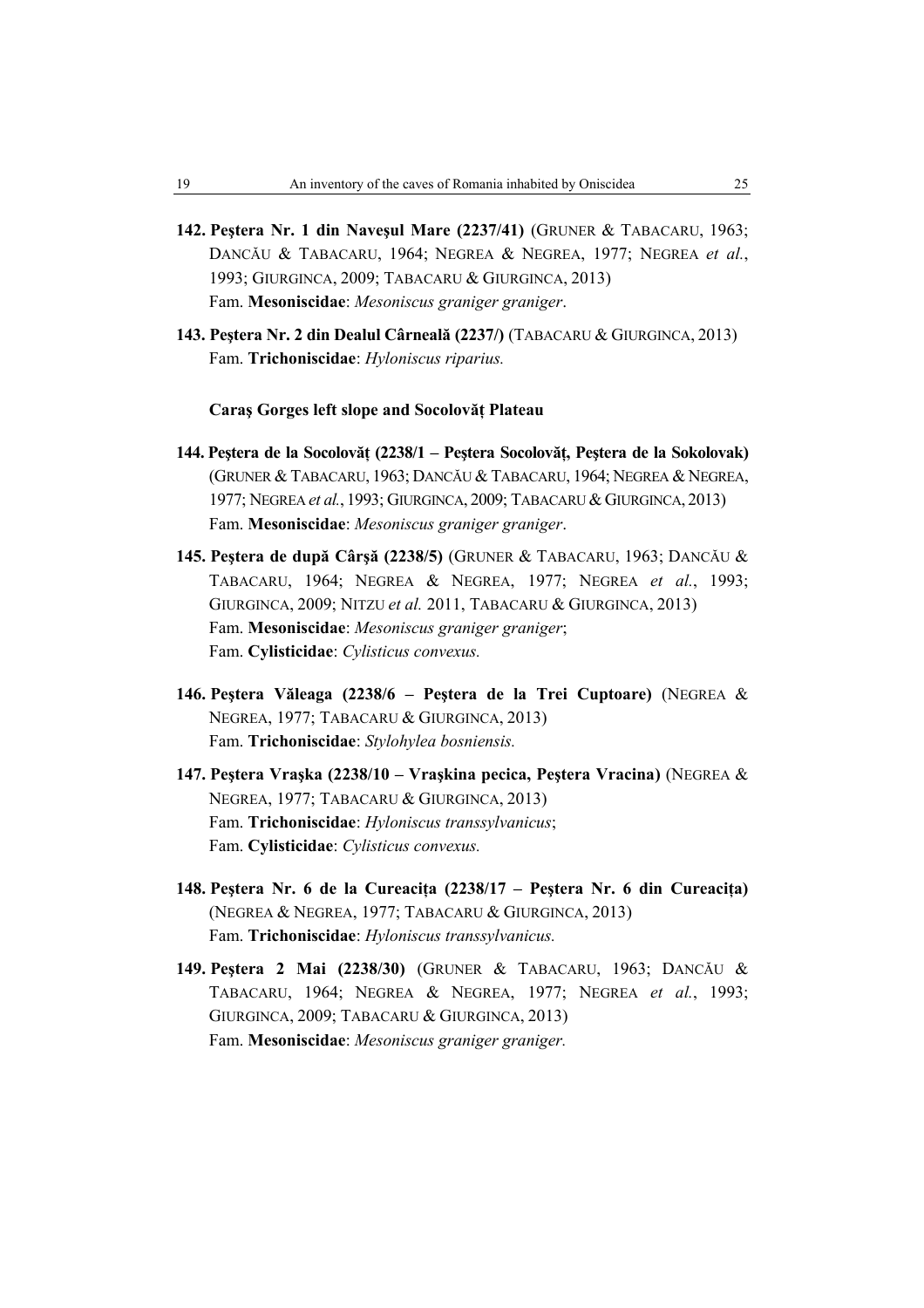# **Doman Mountains**

**Caraş Gorges right slope** 

- **150. Peştera Popovăţ (2240/2 Peştera Megiureca, Peştera Popováci)** (GRUNER & TABACARU, 1963; DANCĂU & TABACARU, 1964; NEGREA & NEGREA, 1977; NEGREA *et al.*, 1993; GIURGINCA, 2009; TABACARU & GIURGINCA, 2013) Fam. **Mesoniscidae**: *Mesoniscus graniger graniger*; Fam. **Trichoniscidae**: *Hyloniscus transsylvanicus.*
- **151. Peştera Racoviţă (2240/4)** (GRUNER & TABACARU, 1963; DANCĂU & TABACARU, 1964; NEGREA & NEGREA, 1977; NEGREA *et al.*, 1993; GIURGINCA, 2009; TABACARU & GIURGINCA, 2013) Fam. **Mesoniscidae**: *Mesoniscus graniger graniger.*
- **152. Peştera Cuptoru Porcului (2240/8 Disznókemencebarlang)** (GRUNER & TABACARU, 1963; DANCĂU & TABACARU, 1964; NEGREA & NEGREA, 1977; NEGREA *et al.*, 1993; GIURGINCA, 2009; TABACARU & GIURGINCA, 2013) Fam. **Mesoniscidae**: *Mesoniscus graniger graniger*.
- **153. Peştera Ţolosu (2240/12 Peştera de la Trei Cazane, Peştera de la Trei Căzi, Peştera de la Căldări, Iabalcsaibarlang)** (GRUNER & TABACARU, 1963; DANCĂU & TABACARU, 1964; NEGREA & NEGREA, 1977; NEGREA *et al.*, 1993; GIURGINCA, 2009; TABACARU & GIURGINCA, 2013) Fam. **Mesoniscidae**: *Mesoniscus graniger graniger*.
- **154. Peştera Grădinca (2240/13)** (NEGREA & NEGREA, 1977; TABACARU & GIURGINCA, 2013) Fam. **Ligiidae**: *Ligidium hypnorum*; Fam. **Trichoniscidae**: *Hyloniscus transsylvanicus.*
- **155. Peştera de sub Cetate II (2240/19)** (GRUNER & TABACARU, 1963; DANCĂU & TABACARU, 1964; NEGREA & NEGREA, 1977; NEGREA *et al.*, 1993; GIURGINCA, 2009; TABACARU & GIURGINCA, 2013) Fam. **Mesoniscidae**: *Mesoniscus graniger graniger*.
- **156. Peştera Liliecilor (2240/20)** (NEGREA & NEGREA, 1977; TABACARU & GIURGINCA, 2013) Fam. **Cylisticidae**: *Cylisticus convexus.*
- **157. Peştera Spinului (2240/21)** (NEGREA & NEGREA, 1977; TABACARU & GIURGINCA, 2013) Fam. **Trichoniscidae**: *Stylohylea bosniensis.*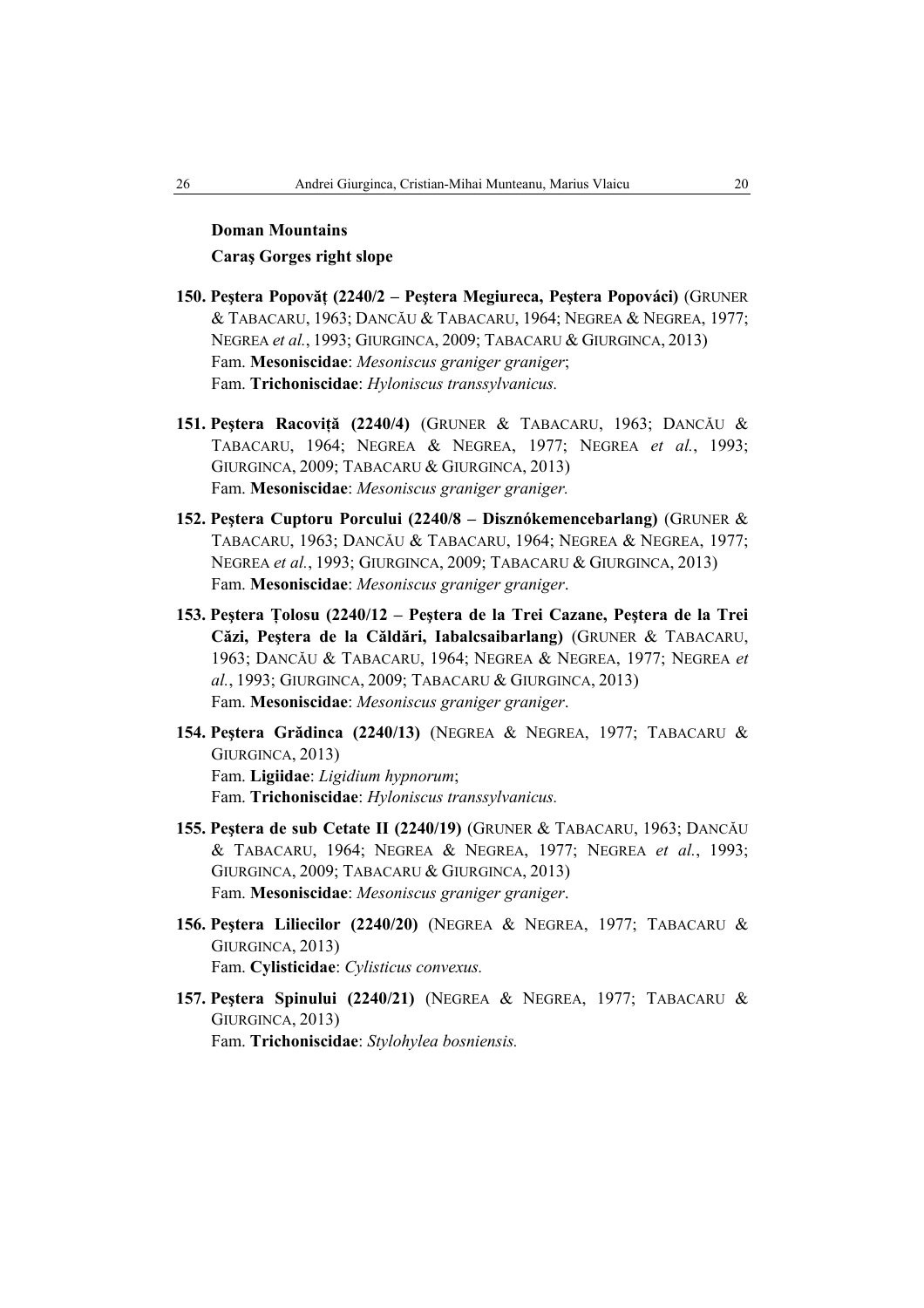- **158. Peştera din Cârşia Lacina (2240/22)** (NEGREA & NEGREA, 1977; TABACARU & GIURGINCA, 2013) Fam. **Cylisticidae**: *Cylisticus convexus.*
- **159. Peştera Ţapului (2240/27)** (GRUNER & TABACARU, 1963; DANCĂU & TABACARU, 1964; NEGREA & NEGREA, 1977; NEGREA *et al.*, 1993; GIURGINCA, 2009; TABACARU & GIURGINCA, 2013) Fam. **Mesoniscidae**: *Mesoniscus graniger graniger.*
- **160. Peştera Strâmtă (2240/93)** (GRUNER & TABACARU, 1963; DANCĂU & TABACARU, 1964; NEGREA & NEGREA, 1977; NEGREA *et al.*, 1993; GIURGINCA, 2009; TABACARU & GIURGINCA, 2013) Fam. **Mesoniscidae**: *Mesoniscus graniger graniger.*
- **161. Peştera Geamănă (2240/97)** (GRUNER & TABACARU, 1963; DANCĂU & TABACARU, 1964; NEGREA & NEGREA, 1977; NEGREA *et al.*, 1993; GIURGINCA, 2009; TABACARU & GIURGINCA, 2013) Fam. **Mesoniscidae**: *Mesoniscus graniger graniger.*

## **Doman Basin**

- **162. Peştera Stârnic (2242/14 Gaura Puşcată)** (GRUNER & TABACARU, 1963; DANCĂU & TABACARU, 1964; NEGREA & NEGREA, 1977; NEGREA *et al.*, 1993; GIURGINCA, 2009; TABACARU & GIURGINCA, 2013) Fam. **Mesoniscidae**: *Mesoniscus graniger graniger.*
- **163. Peştera Limonia (2242/19)** (NEGREA *et al.*, 1994) Fam. **Trichoniscidae**: *Hyloniscus transsylvanicus.*
- **164. Peştera Nr. 1 din Cariera Nouă (2242/41)** (NEGREA & NEGREA, 1977; TABACARU, 1991; TABACARU & GIURGINCA, 2013) Fam. **Trichoniscidae**: *Hyloniscus transsylvanicus*; *Stylohylea bosniensis*; *Trichoniscus pygmaeus*; *Banatoniscus karbani.*

#### **Comarnic-Topliţa Basin**

**165. Peştera Comarnic (2243/3 – Peştera de la Comarnic, Szokolovaci-barlang)**  (GRUNER & TABACARU, 1963; DANCĂU & TABACARU, 1964; NEGREA & NEGREA, 1977; NEGREA *et al.*, 1993; GIURGINCA, 2009; TABACARU &GIURGINCA, 2013) Fam. **Ligiidae**: *Ligidium hypnorum*; Fam. **Mesoniscidae**: *Mesoniscus graniger graniger.*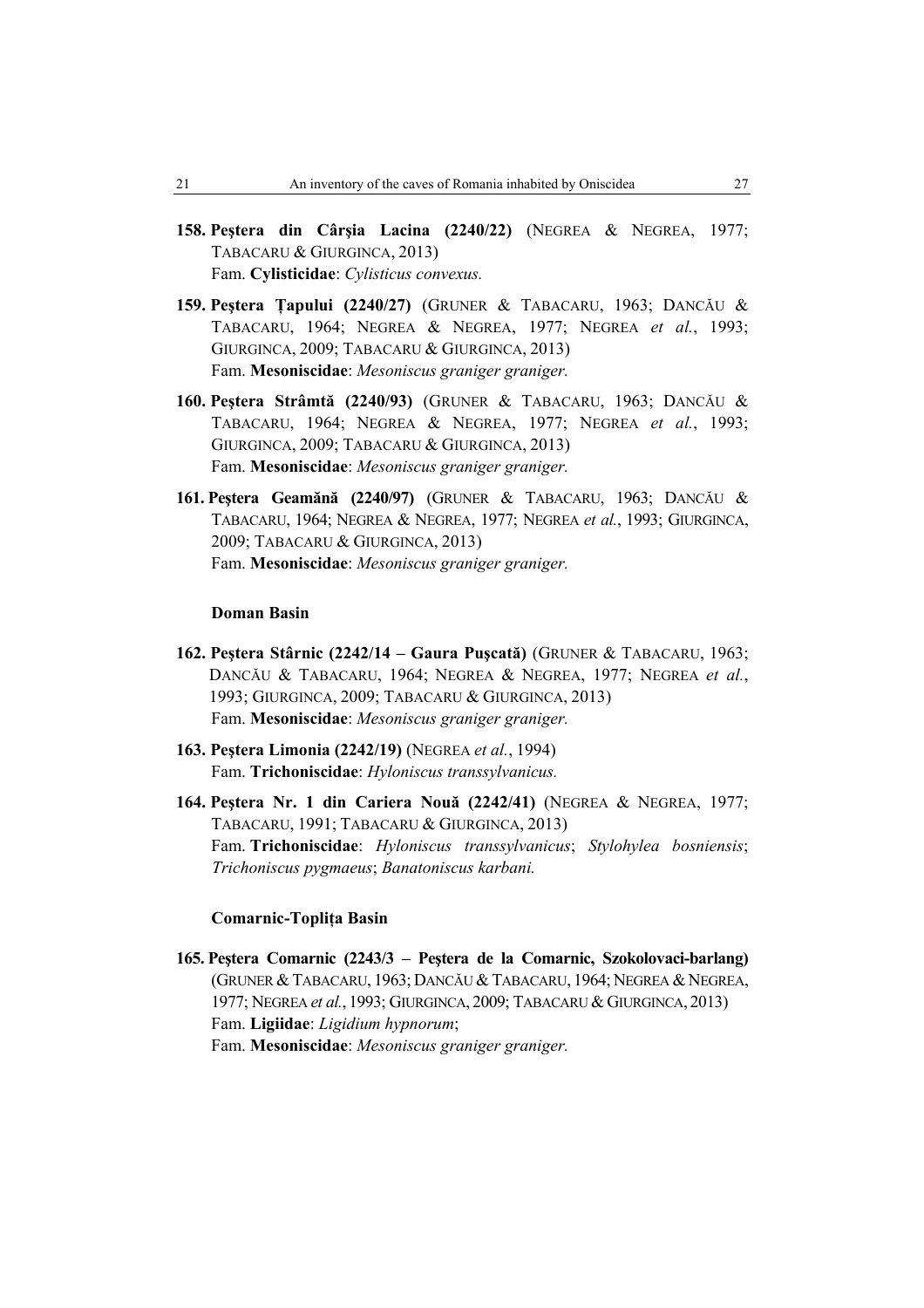- **166. Peştera Nr. 1 din Valea Comarnicului (2243/12)** (NEGREA *et al.*, 1993; TABACARU & GIURGINCA, 2013) Fam. **Trichoniscidae**: *Hyloniscus transsylvanicus.*
- **167. Peştera Exploratorii '85 (2243/85)** (GRUNER & TABACARU, 1963; DANCĂU & TABACARU, 1964; NEGREA & NEGREA, 1977; NEGREA *et al.*, 1993; GIURGINCA, 2009; NITZU *et al*., 2011; TABACARU & GIURGINCA, 2013) Fam. **Mesoniscidae**: *Mesoniscus graniger graniger*; Fam. **Trichoniscidae**: *Hyloniscus transsylvanicus.*

### **Râu Mare Basin**

- **168. Gaura de la Capu Baciului (2246/9 Peştera Sudol III)** (GRUNER & TABACARU, 1963; DANCĂU & TABACARU, 1964; NEGREA & NEGREA, 1977; NEGREA *et al.*, 1993; GIURGINCA, 2009; TABACARU & GIURGINCA, 2013) Fam. **Mesoniscidae**: *Mesoniscus graniger graniger.*
- **169. Peştera Gaura Pârşului de la Capul Baciului (2246/10 Gaura Pârşului de la Capu Baciului, Gaura Pârşului, Peştera Sudol II)** (GRUNER & TABACARU, 1963; DANCĂU & TABACARU, 1964; NEGREA & NEGREA, 1977; NEGREA *et al.*, 1993; GIURGINCA, 2009; TABACARU & GIURGINCA, 2013) Fam. **Mesoniscidae**: *Mesoniscus graniger graniger.*
- **170. Peştera Gaura Turcului (2246/11 Gaura Turcului, Peştera Izvorului de la Sohodolul Reciţei, Gaura Mare, Peştera Sohodol, Peştera Cuptoare, Peştera Sudol I, Szohodoler Höhle)** (GRUNER & TABACARU, 1963; DANCĂU & TABACARU, 1964; NEGREA & NEGREA, 1977; NEGREA *et al.*, 1993; GIURGINCA, 2009; TABACARU & GIURGINCA, 2013) Fam. **Mesoniscidae**: *Mesoniscus graniger graniger.*
- **171. Peştera Ponor din Sodolul Mare (2246/27)** (GRUNER & TABACARU, 1963; DANCĂU & TABACARU, 1964; NEGREA & NEGREA, 1977; NEGREA *et al.*, 1993; GIURGINCA, 2009; TABACARU & GIURGINCA, 2013) Fam. **Mesoniscidae**: *Mesoniscus graniger graniger.*

## **Poiana Ruscă Mountains Bega Basin upstream of Mănăştur**

**172. Peştera Româneşti (2273/1 – Peştera Mare de la Fereşeşti, Peştera cu Apă, Peştera Româneşti-Fereşeşti, Rumunyezt-barlang, Facsadi-barlang)** (GRUNER & TABACARU, 1963; DANCĂU & TABACARU, 1964; NEGREA & NEGREA, 1977; NEGREA *et al.*, 1993; GIURGINCA, 2009; TABACARU &GIURGINCA, 2013) Fam. **Mesoniscidae**: *Mesoniscus graniger graniger.*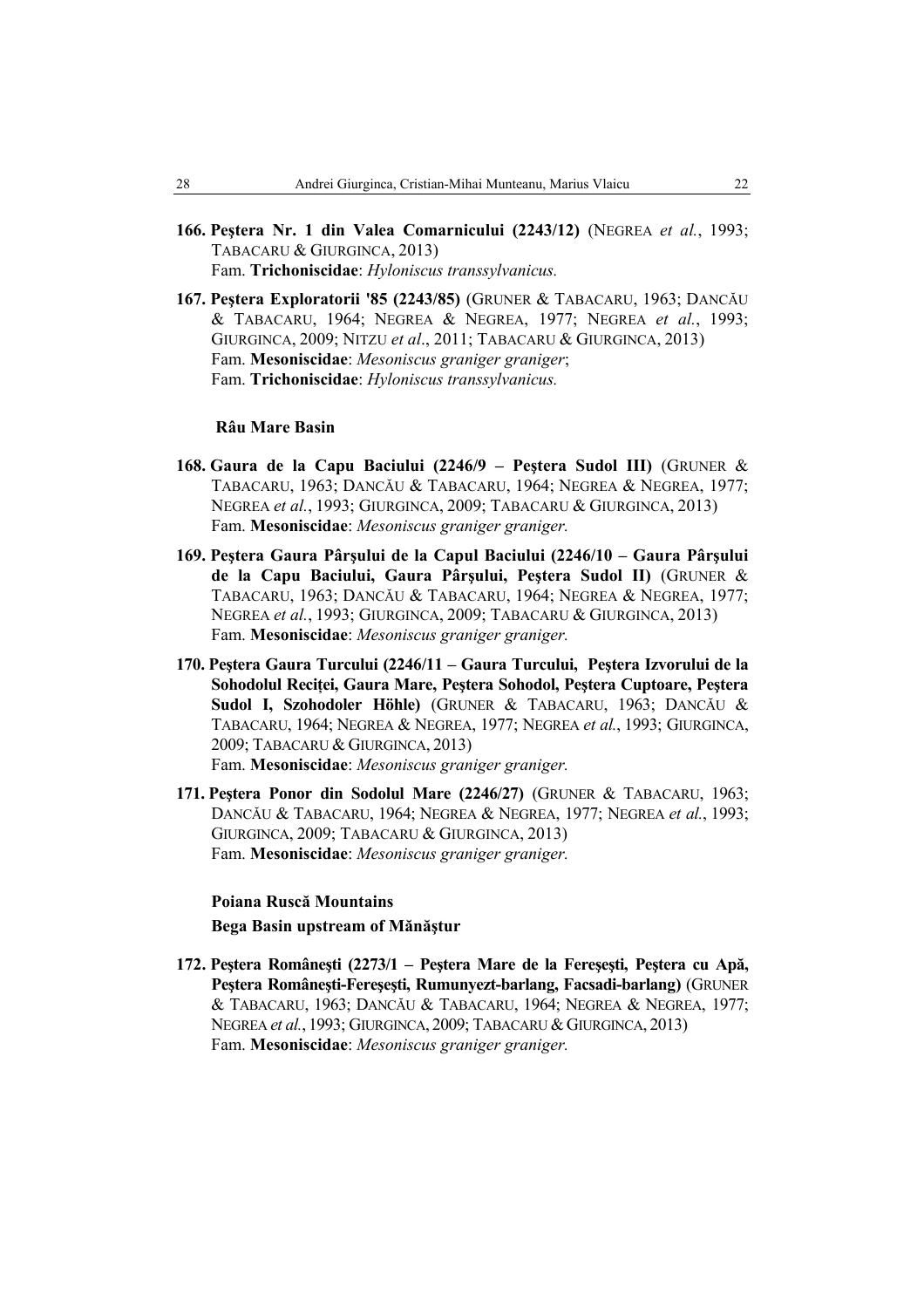**Apuseni Mountains Metaliferi Mountains Limestone klippes from the Ampoi Valley** 

**173. Peştera din Valea Bibarţului (3152/1 – Peştera din Valea Ghibarţului, Şura de Piatră)** (RADU, 1955; TABACARU & BOGHEAN, 1989; TABACARU & GIURGINCA, 2013) Fam. **Trichoniscidae**: *Haplophthalmus caecus.*

**Bihor Mountains Ponorului Valley Basin** 

**174. Peştera Zmeilor de la Onceasa (3414/1 – Peştera Onceasa, Huda Oncesei, Huda Vencesei, Sárkanybarlang)** (GRUNER & TABACARU, 1963; GIURGINCA, 2003a; GIURGINCA, 2009; TABACARU & GIURGINCA, 2013) Fam. **Mesoniscidae**: *Mesoniscus graniger graniger.*

## **Bulz Valley (Fânaţe) Basin**

**175. Peştera Fânaţe (3423/17 – Peştera de la Fânaţe, Funacsáibarlang, Funóházibarlang)** (GRUNER & TABACARU, 1963; GIURGINCA, 2003a; GIURGINCA, 2009; TABACARU & GIURGINCA, 2013) Fam. **Mesoniscidae**: *Mesoniscus graniger graniger.*

**Sighiştel Valley Basin** 

- **176. Peştera Măgura (3425/20 Peştera de la Măgura Bihorului, Szegyesdbarlang, Erzherzog Joseph Barlang, Grotte de l'Arhiduc Joseph, Joseph föherceg-barlang, Măgurai barlang)** (GRUNER & TABACARU, 1963; GIURGINCA, 2003b; GIURGINCA, 2009; TABACARU & GIURGINCA, 2013) Fam. **Mesoniscidae**: *Mesoniscus graniger dragani.*
- **177. Peştera Pişolca (3425/45)** (GRUNER & TABACARU, 1963; GIURGINCA, 2003b; GIURGINCA, 2009; TABACARU & GIURGINCA, 2013) Fam. **Mesoniscidae**: *Mesoniscus graniger dragani.*
- **178. Peştera Drăcoaia (3425/56)** (GRUNER & TABACARU, 1963; GIURGINCA, 2003b; GIURGINCA, 2009; TABACARU & GIURGINCA, 2013) Fam. **Mesoniscidae**: *Mesoniscus graniger dragani.*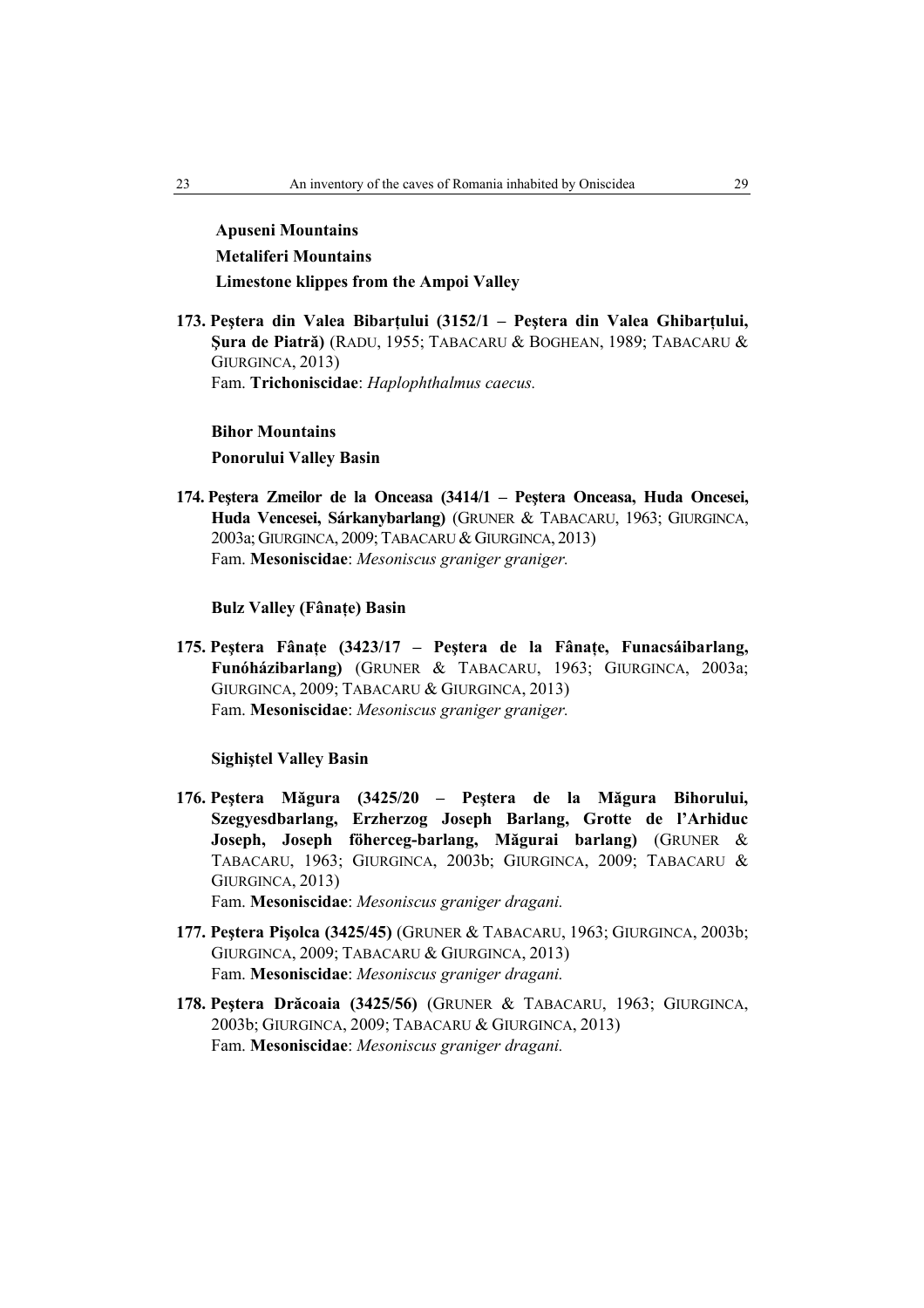- **179. Peştera Corbasca (3425/107 Peştera cu Lac din Corbasca, Erzherzog Albrechts-Höhle, Nagy Sándor barlang)** (GRUNER & TABACARU, 1963; GIURGINCA, 2003b; GIURGINCA, 2009; TABACARU & GIURGINCA, 2013) Fam. **Mesoniscidae**: *Mesoniscus graniger dragani.*
- **180. Peştera Tibocoaia (3425/141)** (GRUNER & TABACARU, 1963; GIURGINCA, 2003b; GIURGINCA, 2009; TABACARU & GIURGINCA, 2013) Fam. **Mesoniscidae**: *Mesoniscus graniger dragani.*
- **181. Peştera de la Faţa Pietrii (3425/150 Peştera Mare din Faţa Pietrii)** (GRUNER & TABACARU, 1963; GIURGINCA, 2003b; GIURGINCA, 2009; TABACARU & GIURGINCA, 2013) Fam. **Mesoniscidae**: *Mesoniscus graniger dragani.*

#### **Crăiasa Valley Basin**

- **182. Avenul din Tărtăroaia (3427/1 Avenul din Tătăroaia, Atila barlang, Höhle des Tatar Berges)** (TABACARU, 1974; TABACARU & GIURGINCA, 2013) Fam. **Trichoniscidae**: *Trichoniscus carpaticus.*
- **183. Peştera Huda de la Chişcău (3427/13 Peştera de la Chişcău, Huda Peşcelui)** (GRUNER & TABACARU, 1963; GIURGINCA, 2003b; GIURGINCA, 2009; TABACARU & GIURGINCA, 2013) Fam. **Mesoniscidae**: *Mesoniscus graniger dragani.*
- **184. Peştera Urşilor de la Chişcău (3427/15 Peştera Urşilor)** (GRUNER & TABACARU, 1963; GIURGINCA, 2003b; GIURGINCA, 2009; TABACARU & GIURGINCA, 2013) Fam. **Mesoniscidae**: *Mesoniscus graniger dragani.*

## **Măgura Ferice karst area**

**185. Peştera Ferice (3439/1 – Peştera de la Ferice)** (GRUNER & TABACARU, 1963; TABACARU, 1973b; GIURGINCA, 2003a; GIURGINCA, 2009; TABACARU & GIURGINCA, 2013) Fam. **Mesoniscidae**: *Mesoniscus graniger graniger*; Fam. **Trichoniscidae**: *Biharoniscus fericeus.*

## **Codru-Moma Mountains Ţarina Valley Basin – Corniţel Plateau**

**186. Peştera Câmpenească (3613/3)** (TABACARU, 1963; TABACARU & GIURGINCA, 2013)

Fam. **Trichoniscidae**: *Biharoniscus racovitzai.*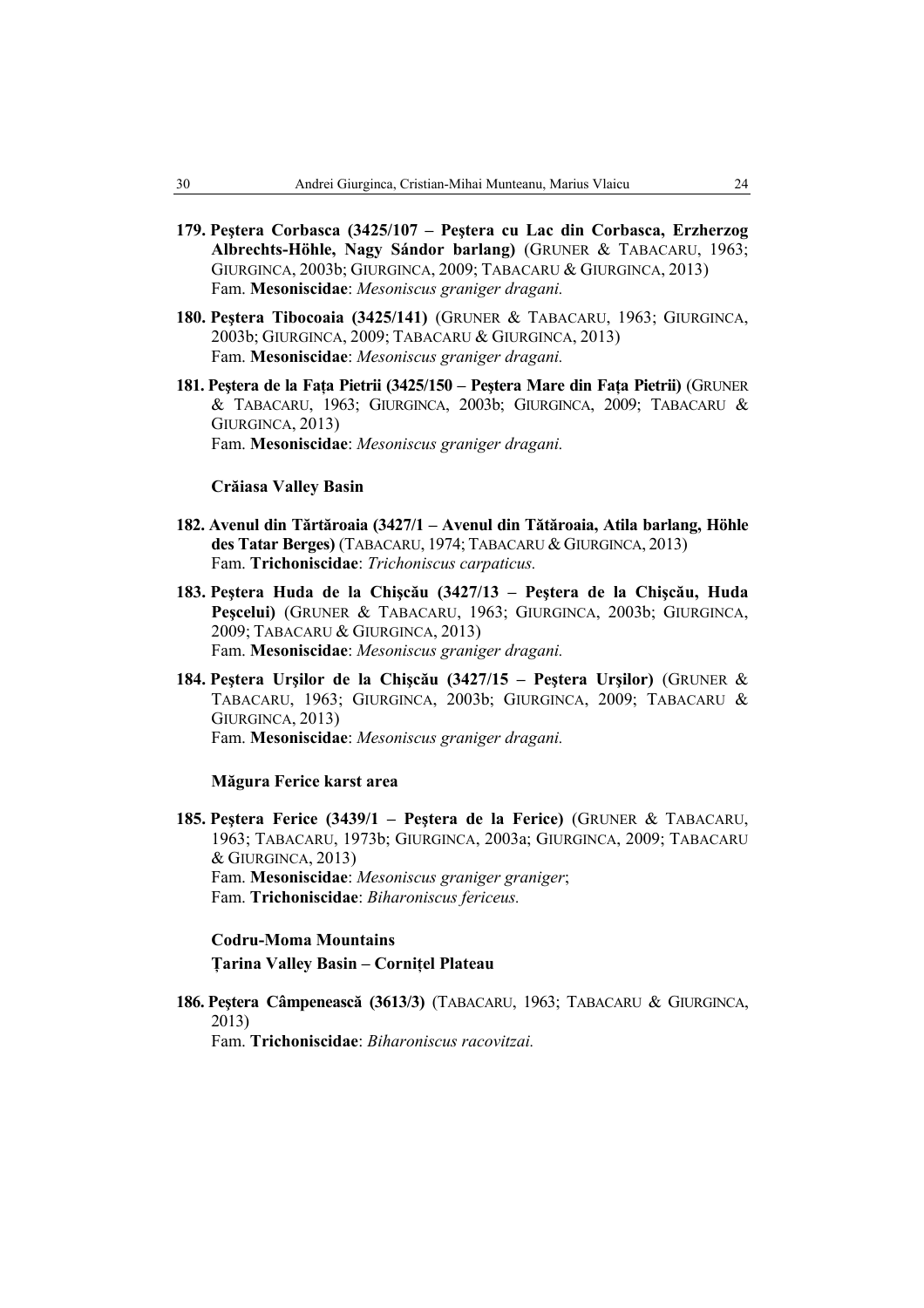# **Pădurea Craiului Mountains Meziad and Beiuşele valleys**

- **187. Peştera Meziad (3700/1 Höhle von Mezged, Mészed Vidéke)** (GRUNER & TABACARU, 1963; GIURGINCA, 2003a; GIURGINCA, 2009; TABACARU & GIURGINCA, 2013) Fam. **Mesoniscidae**: *Mesoniscus graniger graniger.*
- **188. Peştera Calului (3700/6)** (TABACARU & GIURGINCA, 2013) Fam. **Trichoniscidae**: *Trichoniscus pygmaeus.*

## **Şteazelor Valley and Cuţii Valley Basin**

- **189. Peştera din Valea Şteazelor (3703/1 Peştera Gruieţului, Peştera Poniţa)**  (GRUNER & TABACARU, 1963; GIURGINCA, 2003a; GIURGINCA, 2009; TABACARU & GIURGINCA, 2013) Fam. **Mesoniscidae**: *Mesoniscus graniger graniger.*
- **190. Peştera Hârtopul Bonchii (3703/2 Peştera Bonchii)** (GRUNER & TABACARU, 1963; GIURGINCA, 2003a; GIURGINCA, 2009; TABACARU & GIURGINCA, 2013) Fam. **Mesoniscidae**: *Mesoniscus graniger graniger.*

#### **Albioara Valley – Sohodol – Runcşor Basin**

- **191. Peştera Toderea Fanului (3704/14 Poşiştăul lui Toadera Fanului, Avenul Fanului, Poşiştăul din Poiana Fântânele)** (GRUNER & TABACARU, 1963; GIURGINCA, 2003a; GIURGINCA, 2009; TABACARU & GIURGINCA, 2013) Fam. **Mesoniscidae**: *Mesoniscus graniger graniger.*
- **192. Peştera Ciur Izbuc (3704/18 Peştera Ciurului Izbuc)** (GRUNER & TABACARU, 1963; GIURGINCA, 2003a; GIURGINCA, 2009; TABACARU &GIURGINCA, 2013) Fam. **Mesoniscidae**: *Mesoniscus graniger graniger*.

#### **Vida Valley Basin**

**193. Peştera Cubleş (3707/76 – Peştera de la Cubleş, Peştera de la Cugliş, Grotte du cirque de Kolotaier Hoters, Kubleadi-barlang, Vidareti barlang, Kobles der Höhle, Antrum ad Calota, Grosse-Höhle)** (GRUNER & TABACARU, 1963; GIURGINCA, 2003a; GIURGINCA, 2009; TABACARU & GIURGINCA, 2013) Fam. **Mesoniscidae**: *Mesoniscus graniger graniger.*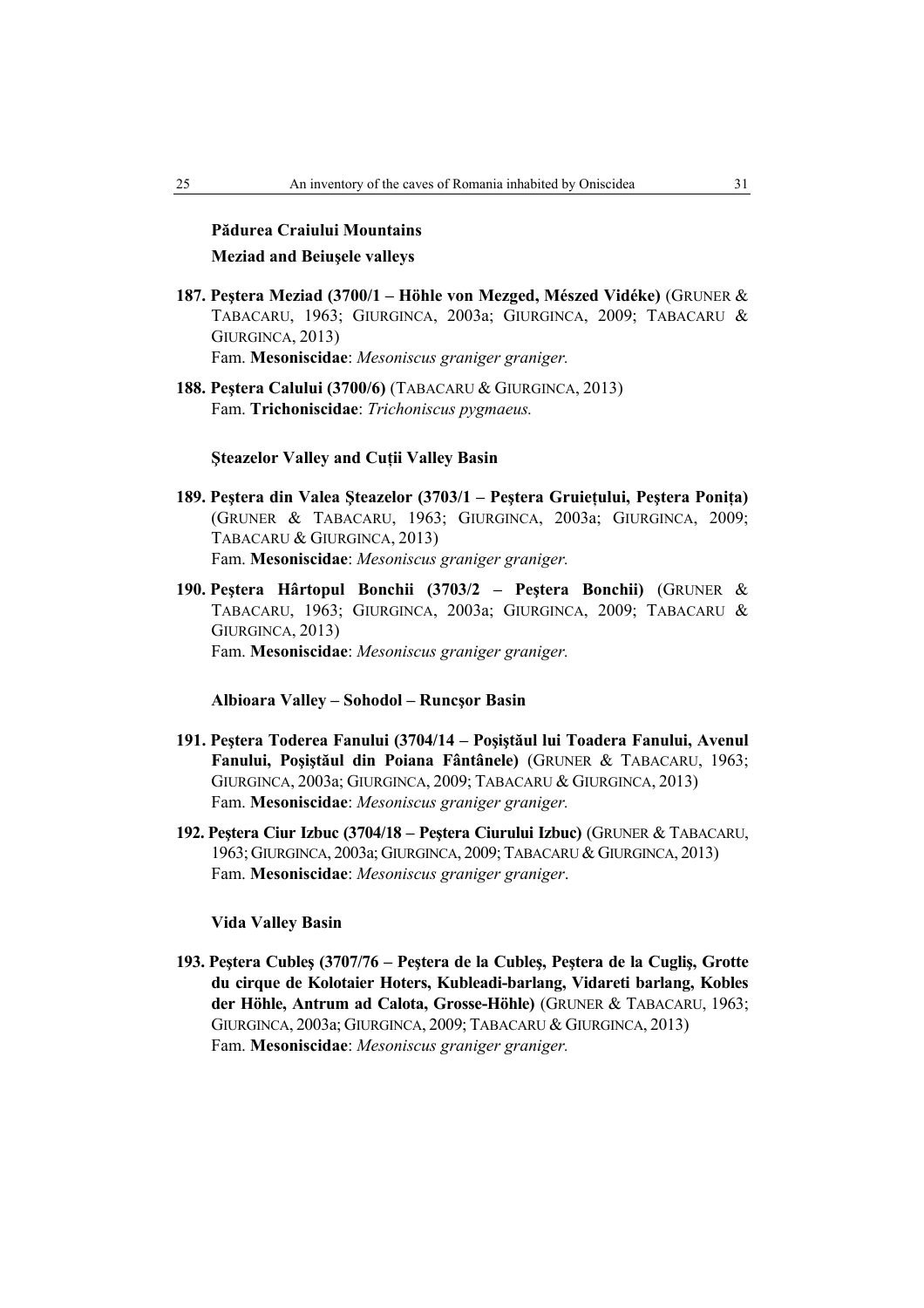## **Topa Râu Valley Basin**

**194. Peştera Osoi (3708/2 – Peştera din Valea Poienii, Peştera Vârciorog)**  (GRUNER & TABACARU, 1963; GIURGINCA, 2003a; GIURGINCA, 2009; TABACARU & GIURGINCA, 2013) Fam. **Mesoniscidae**: *Mesoniscus graniger graniger.*

## **Mniera Valley Basin**

**195. Peştera Călăţea (3710/1 – Peştera lui Potriva, Ponorul Văii Mnierei, Peştera de la Pusta Călăţea, Peşteroaia)** (GRUNER & TABACARU, 1963; GIURGINCA, 2003a; GIURGINCA, 2009; TABACARU & GIURGINCA, 2013) Fam. **Mesoniscidae**: *Mesoniscus graniger graniger.*

## **Cărmăzan – Zece Hotare – Bătrânu karst area**

**196. Peştera Bătrânului (3711/8 – Peştera Bătrână, Peştera de la Zece Hotare, Peştera de la Bătrâna)** (GRUNER & TABACARU, 1963; GIURGINCA, 2003a; GIURGINCA, 2009; TABACARU & GIURGINCA, 2013) Fam. **Mesoniscidae**: *Mesoniscus graniger graniger.*

## **Iada Valley Middle Basin (Remeţi Graben)**

- **197. Peştera de sub Peretele din Valea Leşului (3720/4 Peştera Păstorului, Peştera de sub Perete)** (GRUNER & TABACARU, 1963; GIURGINCA, 2003a; GIURGINCA, 2009; TABACARU & GIURGINCA, 2013) Fam. **Mesoniscidae**: *Mesoniscus graniger graniger.*
- **198. Peştera cu Apă de sub Peretele Cornului (3720/17 Peştera de la Faţa Apei, Peştera cu Apă din Dealul Cornului)** (GRUNER & TABACARU, 1963; GIURGINCA, 2003a; GIURGINCA, 2009; TABACARU & GIURGINCA, 2013) Fam. **Mesoniscidae**: *Mesoniscus graniger graniger.*

## **Iada Valley downstream basin and Ponoare karst area**

**199. Poşiştăul din Dealul Pleş (3721/1 – Poşiştăul din Dealul Nieţului, Avenul de la Bulz)** (GRUNER & TABACARU, 1963; GIURGINCA, 2003a; GIURGINCA, 2009; TABACARU & GIURGINCA, 2013) Fam. **Mesoniscidae**: *Mesoniscus graniger graniger.*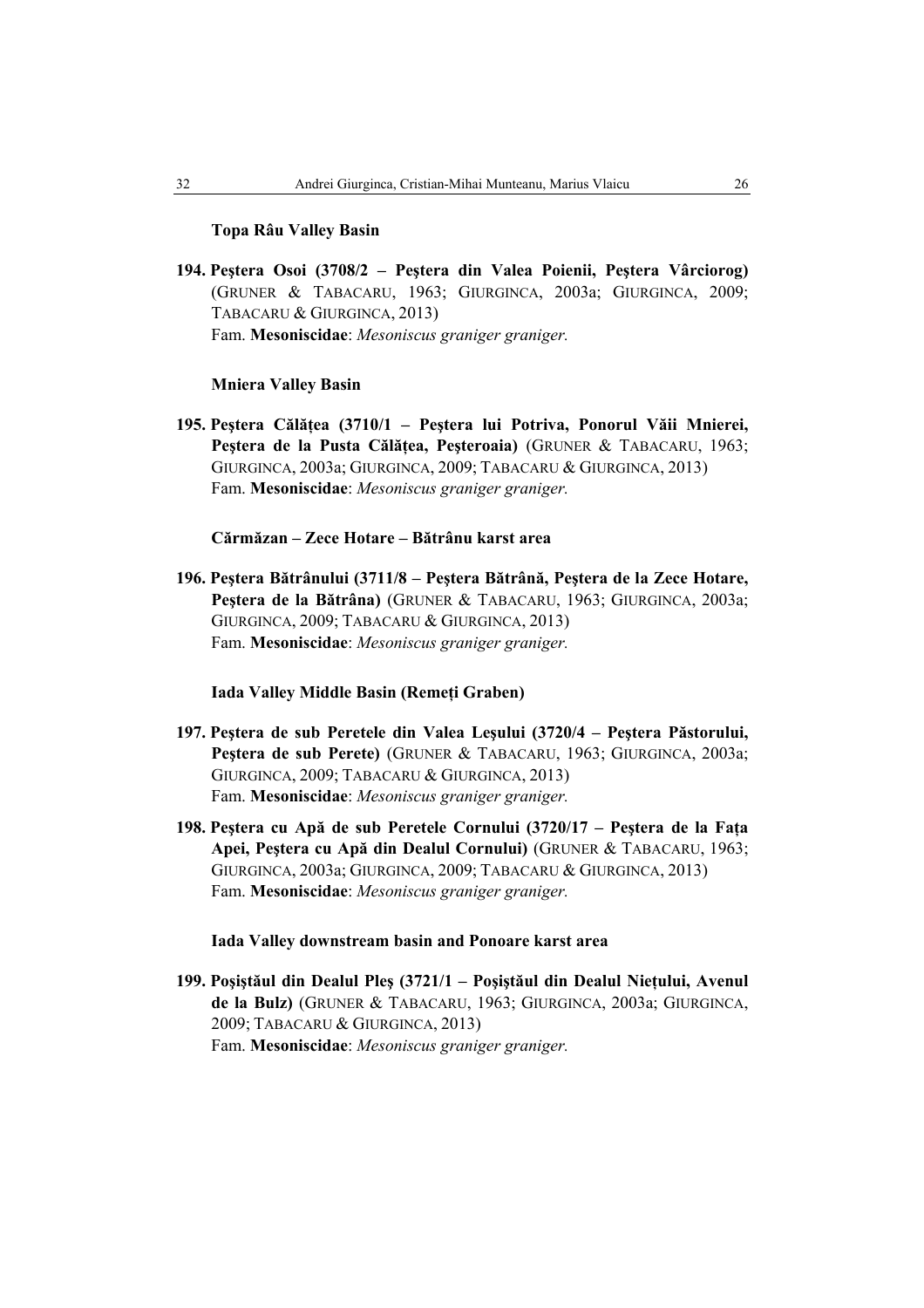## **Mişid Valley Basin**

- **200. Peştera de la Firez (3724/1 P. de la Mori, P. din Valea Luncilor)** (PLEŞA, 1978) Fam. **Mesoniscidae**: *Mesoniscus graniger graniger.*
- **201. Peştera Cotuna (3724/3 Peştera lui Cotuna, Peştera Lesiana, Peştera lui Toader a lui Cotuna, Peştera II din Valea Mişidului, Biro Lajos Höhle, Fuchs-Höhle, Rablobarlang, Misidvölgyi-Rablo-barlang, Koko barlang, Benlakai Felsöbarlang)** (GRUNER & TABACARU, 1963; GIURGINCA, 2003a; GIURGINCA, 2009; TABACARU & GIURGINCA, 2013) Fam. **Mesoniscidae**: *Mesoniscus graniger graniger.*
- **202. Peştera din Valea Cărmăzanului (3724/25)** (PLEŞA, 1978) Fam. **Mesoniscidae**: *Mesoniscus graniger graniger.*

**Crişul Repede Gorges between Bucea and Vadul Crişului, left slope** 

- **203. Peştera Izbândiş (3726/46 Peştera de la Izbândiş, Peştera de la Izbundici, Izbundics barlang)** (GRUNER & TABACARU, 1963; GIURGINCA, 2003a; GIURGINCA, 2009; TABACARU & GIURGINCA, 2013) Fam. **Mesoniscidae**: *Mesoniscus graniger graniger*.
- **204. Peştera Vadul Crişului (3726/61 Peştera de la Vadul Crişului, Peştera lui Zichy, Vizesésbarlang, Máv-barlang, Révibarlang, Wasserfall-Höhle)**  (GRUNER & TABACARU, 1963; GIURGINCA, 2003a; GIURGINCA, 2009; TABACARU & GIURGINCA, 2013) Fam. **Mesoniscidae**: *Mesoniscus graniger graniger.*
- **205. Peştera Devenţului (3726/66 Peştera Devenţului I)** (GRUNER & TABACARU, 1963; GIURGINCA, 2003a; GIURGINCA, 2009; TABACARU & GIURGINCA, 2013) Fam. **Mesoniscidae**: *Mesoniscus graniger graniger.*

#### **Crişul Repede Valley left slope, downstream of Vadul Crişului**

**206. Peştera Gălăşeni (3727/5 – Peştera de la Gălăşeni, Peşteroaia)** (GRUNER & TABACARU, 1963; GIURGINCA, 2003a; GIURGINCA, 2009; TABACARU & GIURGINCA, 2013) Fam. **Mesoniscidae**: *Mesoniscus graniger graniger.*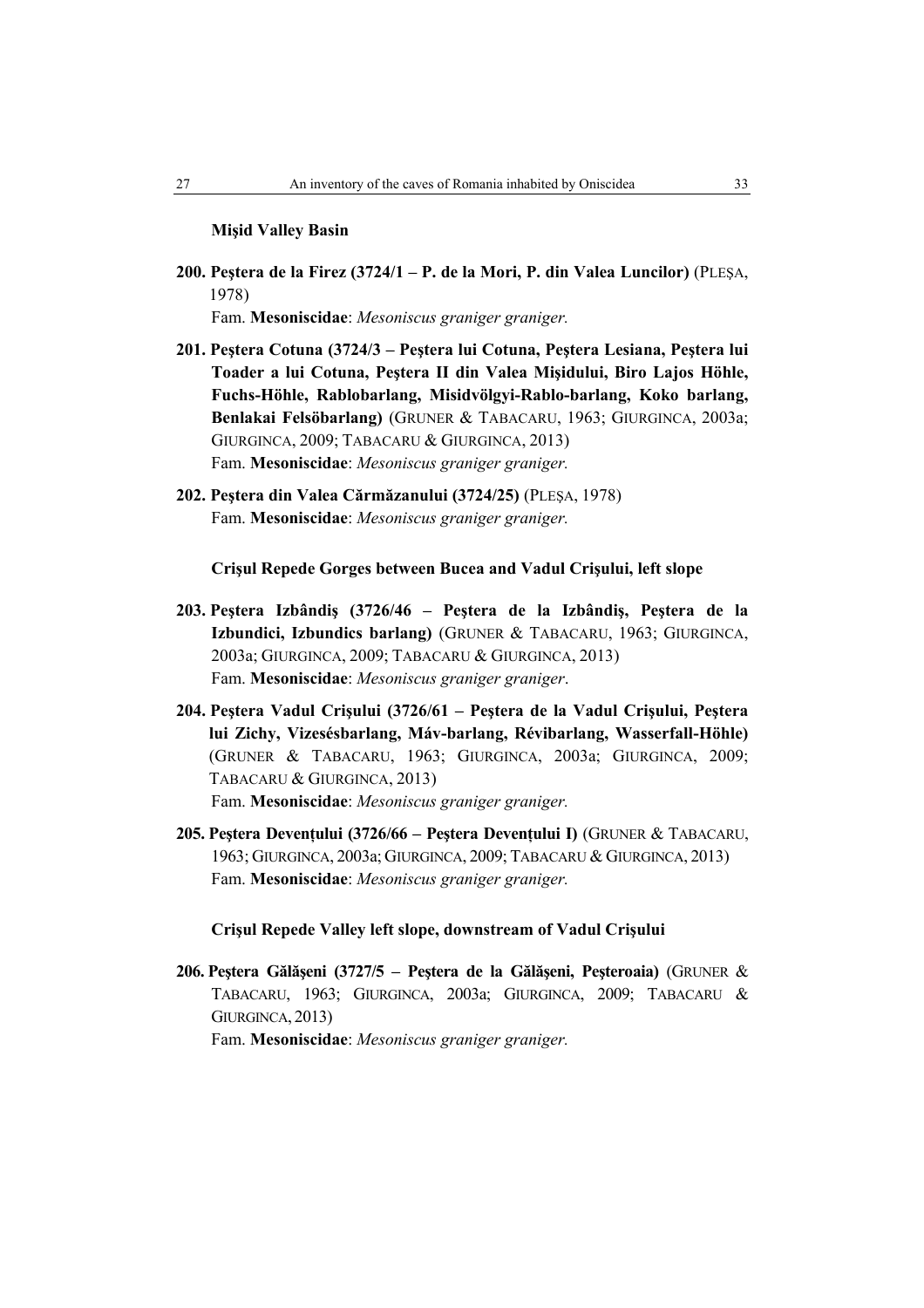**207. Peştera Igriţa (3727/9 – Peştera Igreţ)** (GRUNER & TABACARU, 1963; GIURGINCA, 2003a; GIURGINCA, 2009; TABACARU & GIURGINCA, 2013) Fam. **Mesoniscidae**: *Mesoniscus graniger graniger.*

*Dobrogea* **Central Dobrogea Casimcea Valley Basin** 

**208. Peştera de la Casian (5110/10)** (TABACARU, 1993; TABACARU & GIURGINCA, 2013)

Fam. **Trichoniscidae**: *Caucasonethes vandeli*; *Hyloniscus riparius*; Fam. **Cylisticidae**: *Cylisticus convexus.*

**209. Peştera Liliecilor de la Gura Dobrogei (5110/14)** (TABACARU, 1993; TABACARU & GIURGINCA, 2013) Fam. **Trichoniscidae**: *Caucasonethes vandeli*; *Hyloniscus riparius.*

#### **Southern Dobrogea**

**Mangalia Lake – Albeşti Creek Basin** 

- **210. Peştera de la Limanu (5210/1 Peştera Caracicola, Peştera de la Icoane)**  (DUMITRESCU *et al.*, 1965; GIURGINCA & ĆURČIĆ, 2003; TABACARU & GIURGINCA, 2013) Fam. **Porcellionidae**: *Porcellionides pruinosus; Leptotrichus pilosus dobrogicus*; Fam. **Cylisticidae**: *Cylisticus convexus.*
- **211. Peştera Hoţilor de la Limanu (5210/2)** (DUMITRESCU *et al.*, 1965; GIURGINCA & ĆURČIĆ, 2003; TABACARU & GIURGINCA, 2013) Fam. **Trichoniscidae**: *Monocyphoniscus babadagensis.*
- **212. Peştera Movile (5210/15)** (TABACARU & BOGHEAN, 1989; GRUIA *et al.*, 1994; GRUIA & GIURGINCA, 1998; GIURGINCA & ĆURČIĆ, 2003; TABACARU & GIURGINCA, 2003; GIURGINCA *et al.*, 2009; TABACARU & GIURGINCA, 2013) Fam. **Trichoniscidae**: *Haplophthalmus movilae*; Fam. **Trachelipidae**: *Trachelipus troglobius*; Fam. **Armadillidiidae**: *Armadillidium tabacarui*; Fam. **Scleropactidae**: *Kithironiscus dobrogicus.*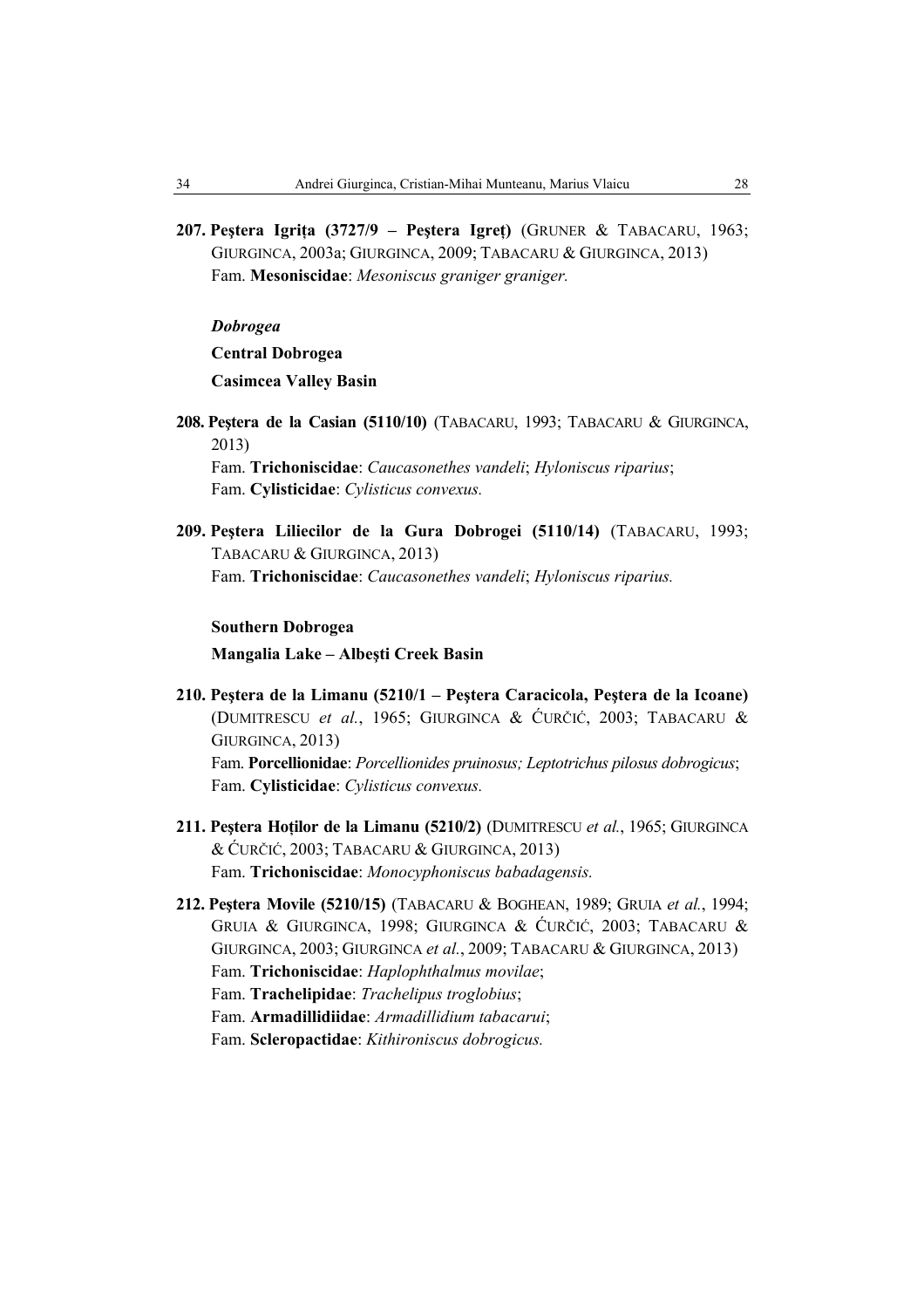# *Subcarpathian Hills* **Teleajen Subcarpathian Hills Bertea Valley**

**213. Peştera Nr. 2 de la Piatra Îngăurită (02-612/2 – Peştera lui Mădălin de la Aluniş)** (NITZU *et al.*, 2002; TABACARU & GIURGINCA, 2013). Fam. **Trichoniscidae**: *Hyloniscus riparius.*

#### **3. DISCUSSIONS AND CONCLUSIONS**

At the scale of Romania, Avenul din Tărtăroaia (1250 m a.s.l.with *Trichoniscus carpaticus*) and Peştera Zmeilor de la Onceasa (1300 m a.s.l.with *Mesoniscus graniger graniger*), both from the Bihor Mountains, are the highest caves inhabited by the Oniscidea. Peştera Limanu (25 m a.s.l. with *Porcellionides pruinosus* and *Leptotrichus pilosus dobrogicus*) and Pestera Hotilor de la Limanu (25 m a.s.l. with *Monocyphoniscus babadagensis*), located within Dobrogea, are the lowest caves.

Due to the presence of extensive, well-developed karst areas, which have been thoroughly investigated, the highest number of caves (Fig. 2), distributed within the widest altitudinal range (between 0-1000 m a.s.l.) and inhabited by the most numerous Oniscidea species, has been recorded from the Southern Carpathians. In the caves located between 801-900 m a.s.l., only one species has been identified, in a clear contrast with the interval 301-400 m a.s.l., which has provided the maximal value (10 species).

The second important region of Romania in terms of karst development, the Apuseni Mountains, has been intensely studied as well. The obtained data shaped an altitudinal range mainly comprised between 201-600 m a.s.l. for the distribution of caves inhabited by Oniscidea species (excepting the highest caves – Peştera Zmeilor de la Onceasa and Avenul din Tărtăroaia – which are located between 1201-1300 m a.s.l.). The number of Oniscidea species in the Apuseni Mountains varies between 1 (at 201-300 m a.s.l.) and a maximum of 6, which has been recorded from caves located at 401-500 m a.s.l.

In the Eastern Carpathians, the karst rocks outcrop on smaller areas; only two Oniscidea species (*Mesoniscus graniger graniger* and *Armadillidium versicolor quinqueseriatum*) have been recorded from a total number of 7 caves, mostly developed between 901-1200 m a.s.l., but also between 601-700 m a.s.l. All the Oniscidea species (8) recorded from Dobrogea have been identified in caves located at low altitude (between 0-100 m a.s.l.).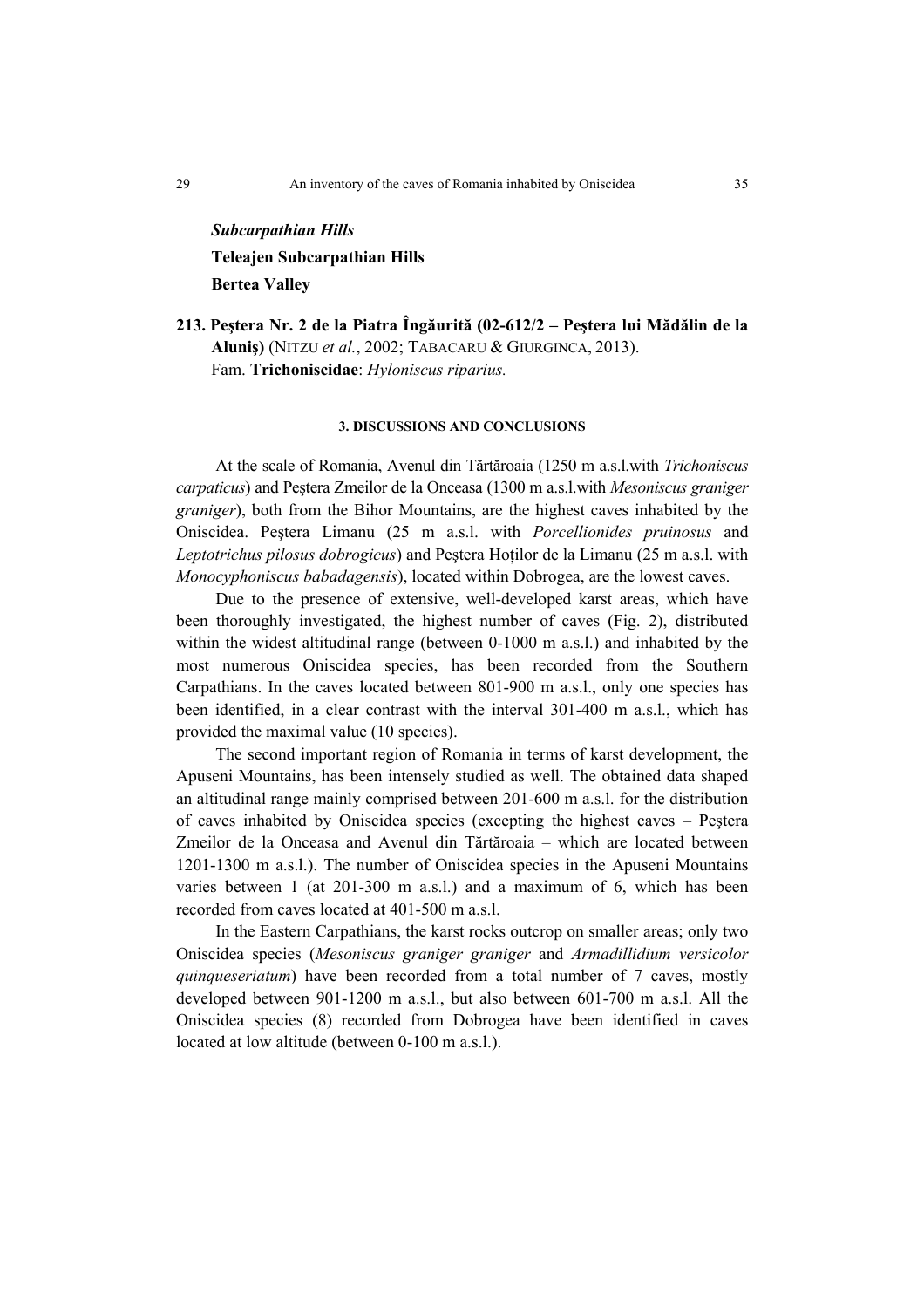

Fig. 2. The altitudinal distribution of caves inhabited by Oniscidea species, across major physical-geographic units of Romania.

Up to the present, just one Oniscidea species (*Hyloniscus riparius*) is known from one cave developed within the Subcarpathian Hills (Peştera Nr. 2 de la Piatra Îngăurită, located at 600 m a.s.l.).

There is a correspondence between the altitudinal repartition of the caves inhabited by Oniscidea species, and that of the recorded Oniscidea species (Fig. 3), across the studied physical-geographic units of Romania.

Among the 35 species of cavernicolous Oniscidea, 21 have a very limited distribution: one to three caves. In contrast with them, *Mesoniscus graniger graniger* and *Hyloniscus transsylvanicus*, the most widespread cavernicolous Oniscidea from Romania, were found in 58 and, respectively, in 28 caves. In the same time, *Mesoniscus graniger graniger* has the widest altitudinal range of all the Romanian species: from 70 m (Peştera Gaura cu Muscă from the Banat Mountains) to 1300 m – Peştera Zmeilor de la Onceasa mentioned above (GIURGINCA, 2009).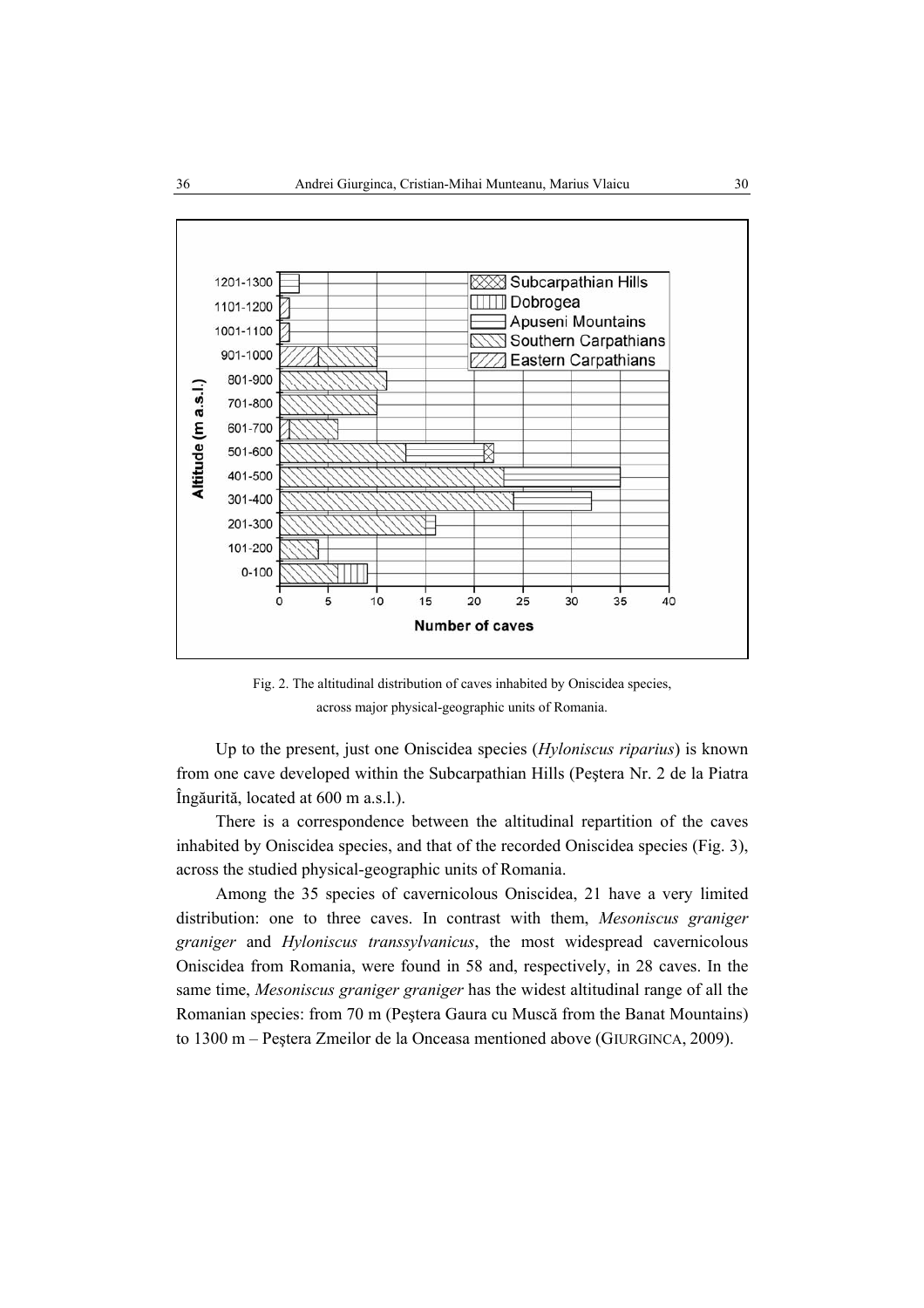

Fig. 3. The altitudinal distribution of cavernicolous Oniscidea species, across major physical-geographic units of Romania.

A total of 18 species of Oniscidea are restricted to a single altitudinal range: *Kithironiscus dobrogicus*, *Armadillidium tabacarui*, *Trachelipus troglobius*, *Porcellionides pruinosus*, *Leptotrichus pilosus dobrogicus*, *Haplophthalmus movilae*, *Monocyphoniscus babadagensis*, *Androniscus roseus roseus* (between 0-100 m), *Trichoniscus tuberculatus*, *Trichoniscus pygmaeus*, *Banatoniscus karbani*, *Haplophthalmus tismanicus* (301-400 m), *Biharoniscus racovitzai*, *Biharoniscus fericeus*, *Trichoniscus dancaui*, *Thaumatoniscellus orghidani* (401-500 m), *Armadillidium versicolor quinqueseriatum* (601-700 m) and *Trichoniscus carpaticus* (1201-1300 m).

In the Eastern Carpathians, the cave located at the lowest altitude is Peştera No. 9 din Cheile Vârghişului (657 m a.s.l.), inhabited only by *Mesoniscus graniger graniger*, while the cave located at the highest altitude is Peştera Dobreşti (1200 m a.s.l), also inhabited only by *Mesoniscus graniger graniger*. The highest cave inhabited by *M*. *graniger* in the Eastern Carpathians is Peştera Dobreşti, ranking second in Romania, after Peștera Zmeilor de la Onceasa (GIURGINCA & NAE, 2004).

Peştera Veterani and Peştera Gura Ponicovei, located both at 60 m a.s.l., at the lowest altitude from the Southern Carpathians, are inhabited by two species of Oniscidea: *Androniscus roseus roseus* and *Cylisticus convexus*. Peştera de sub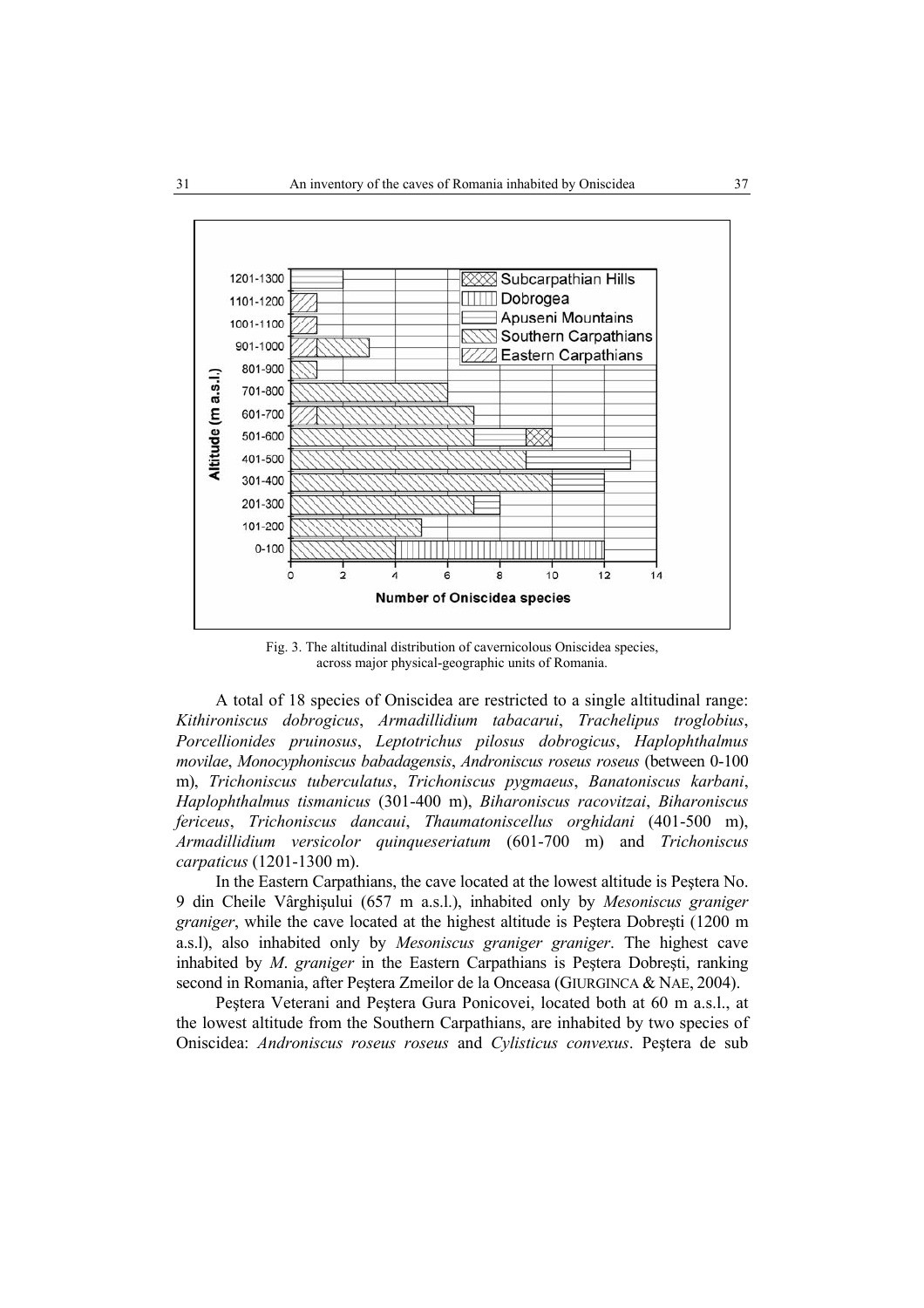Diedru (from the Cerna Valley), located at 925 m a.s.l., at the highest altitude, is inhabited by the widespread *Hyloniscus transsylvanicus*.

In the Apuseni Mountains, Peştera Gruieţului, located at the lowest altitude (300 m a.s.l.), is inhabited by only one species of Oniscidea: *Mesoniscus graniger graniger*. As already mentioned, Peştera Zmeilor de la Onceasa (1300 m a.s.l.) is the cave developed at the highest altitude not only in the Apuseni Mountains, but also in the Romanian Carpathians.

Peştera de la Limanu and Peştera Hoţilor de la Limanu (both at 25 m a.s.l) are located at the lowest altitude in Dobrogea. The first cave is inhabited by *Porcellionides pruinosus*, *Leptotrichus pilosus dobrogicus* and *Cylisticus convexus*; from the second cave only one species has been recorded – *Monocyphoniscus babadagensis*. Peştera de la Casian (with *Caucasonethes vandeli*, *Hyloniscus riparius* and *Cylisticus convexus*) and Peştera Liliecilor de la Gura Dobrogei (with *Caucasonethes vandeli* and *Hyloniscus riparius*) are the caves located at the highest altitude in Dobrogea.

*ACKNOWLEDGEMENTS*. This paper has been supported by the Programme 1 – Project 1 and 4 of the "Emil Racoviţă" Institute of Speleology of the Romanian Academy.

#### REFERENCES

- DANCĂU, D., TABACARU, I., *Observaţii zoogeografice asupra faunei cavernicole din Oltenia şi Banat*. Lucrările Institutului de Speologie "Emil Racoviță", **III**, 293–340, 1964.
- DUMITRESCU, M., ORGHIDAN, T., TANASACHI, J., GEORGESCU, M., *Contribuţii la studiul monografic al Peșterii de la Limanu*. Lucrările Institutului de Speologie "Emil Racoviță", **IV**, 21–58, 1965.
- GIURGINCA, A., *The spreading of the genus Mesoniscus in the Romanian Carpathians*. Travaux de l'Institut de Spéologie "Emile Racovitza", **XXXIX-XL** (2000–2001), 13–24, 2003a.
- GIURGINCA, A., Mesoniscus graniger dragani *n. ssp. from the caves of Valea Sighiştelului and Valea Crăiasa. The granulation at* Mesoniscus graniger*.* Travaux de l'Institut de Spéologie "Emile Racovitza", **XXXIX-XL** (2000–2001), 45–56, 2003b.
- GIURGINCA, A., *Aspects Concerning the Genus* Mesoniscus*. Morphology, Spreading, Historical Biogeography.* Ed. Politehnica Press, București, 124 p., 2009.
- GIURGINCA, A., ĆURČIĆ, S.B., *A check-list of Oniscidea (Isopoda, Crustacea) from Dobrogea (Romania)*. Archives of Biological Sciences, **55**, 1–2, 39–44, 2003.
- GIURGINCA, A., NAE, A., *Some data regarding the spreading of* Mesoniscus graniger *(Isopoda, Oniscidea, Microcheta) in the Piatra Craiului Massif*. Archives of Biological Sciences, **56**, 3–4, 93–96, 2004.
- GIURGINCA, A., NAE, A., VĂNOAICA, L., *Species of Oniscidea and Araneae from the Movile Cave drillings.* Travaux de l'Institut de Spéologie "Emile Racovitza", **XLVIII**, 31–44, 2009.
- GRUIA, M., *Collembola from Romanian caves.* Travaux du Muséum National d'Histoire Naturelle "Gr. Antipa", **XLV**, 139–158, 2003.
- GRUIA, M., GIURGINCA, A., Haplophthalmus movilae *(Isopoda, Trichoniscidae), a new troglobitic species from Movile Cave, Dobruja, Romania.* Mitteilungen aus dem Hamburgischen Zoologischen Museum und Institut, **95**, 133–142, 1998.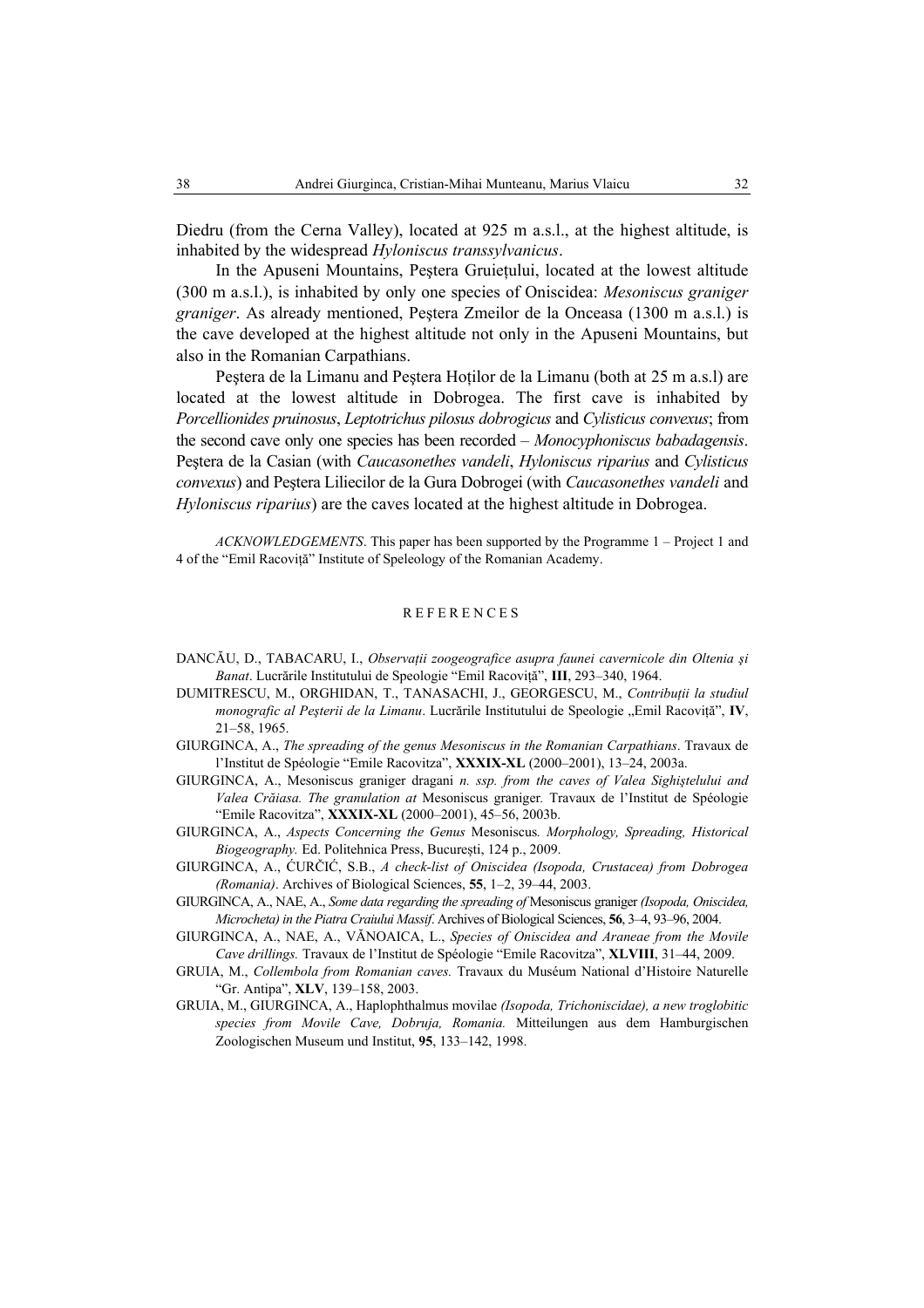- GRUIA, M., IAVORSCHI, V., SÂRBU, Ş., Armadillidium tabacarui *(Isopoda: Oniscidea: Armadillididae) a new troglobitic species from a sulfurous cave in Romania.* Proceedings of the Biological Society of Washington, **107**, 4, 69–106, 1994.
- GRUNER, H.E., TABACARU, I., *Revision der Familie Mesoniscidae Verhoeff, 1908 (Isopoda, Oniscoidea).* Crustaceana, **6**, 15–34, 1963.
- NAE, A., VLAICU M., POPA, I., IAVORSCHI, V., CONSTANTINESCU, T., NITZU, E., *First note on the invertebrate fauna of caves from the Piatra Craiului National Park*. Travaux de l'Institut de Spéologie "Emile Racovitza", **XLIII-XLIV**, 133–164, 2004–2005 (2006).
- NEGREA, A., NEGREA, Ş., KARBAN, G., *Grottes explorées dans le bassin du Doman (Banat, Roumanie) et leur faune.* Travaux de l'Institut de Spéologie "Emile Racovitza", **XXXIII**, 179–194, 1994.
- NEGREA, Ş., NEGREA, A., *Sur les associations de plancher des grottes du Banat (Roumanie).* Travaux de l'Institut de Spéologie "Emile Racovitza", **XVI**, 99–139, 1977.
- NEGREA, Ş., NEGREA, A., KARBAN, G., *Grottes explorées dans les Vallés Luca, Comarnic et Topliţa (Banat, Roumanie) et leur faune.* Travaux de l'Institut de Spéologie "Emile Racovitza", **XXXII**, 131–154, 1993.
- NITZU, E., GIURGINCA, A., ILIE, V., VĂNOAICA, L., *First note on the edaphic and subterranean fauna from the evaporitic karstic regions of Romania.* Travaux de l'Institut de Spéologie "Emile Racovitza", **XXXVII-XXXVIII** (1998–1999), 143–158, 2002.
- NITZU, E., POPA, I, GIURGINCA, A., *Coleoptera, Collembola, Diplopoda, Isopoda from the karst areas of the Banat Mountains.* Travaux de l'Institut de Spéologie "Emile Racovitza", **L**, 15–35, 2011.
- ORGHIDAN, T., DUMITRESCU, M., *Studiu monografic al complexului carstic din defileul Vîrghişului.* Lucrările Institutului de Speologie "Emil Racoviță", **I-II**, 69–178, 1962–1963.
- PLEŞA, C., *Date inedite asupra unor peşteri din Munţii Pădurea Craiului.* Nymphaea: Folia naturae Bihariae, **VI**, 265–278, 1978.
- RADU, V.G., *Nouvelles espèces de* Porcellio*:* Porcellio varei *n.sp. et* Porcellio racovitzai *n.sp.* Comptes Rendus des Séances du Cercle Zoologique de Cluj, 7–9, 1947–1948.
- RADU, V.G., Haplophthalmus caecus*, o nouă specie de isopod terestru în fauna Republicii Populare Române.* Buletin Științific, Academia R.P.R., Secţia Biologie, **7**, 803–815, 1955.
- TABACARU, I., Biharoniscus racovitzai *n.g., n.sp., nouvel Isopode terrestre cavernicole de Roumanie.* Annales de Spéléologie, **XVIII**, 4, 473–481, 1963.
- TABACARU, I., *Description d'une nouvelle espèce cavernicole du genre* Haplophthalmus *(Crustacea, Isopoda).* Travaux de l'Institut de Spéologie "Emile Racovitza", **IX**, 151–158, 1970a.
- TABACARU, I., *Sur une nouvelle espèce cavernicole du genre* Buddelundiella *Silvestri (Crustacea, Isopoda) de Roumanie.* Travaux de l'Institut de Spéologie "Emile Racovitza", **X**, 217–229, 1971.
- TABACARU, I., *Contribution á l'étude du genre* Hyloniscus *Verhoeff (Crustacea, Isopoda) I. Deux nouvelles espèces du groupe flammula.* Travaux de l'Institut de Spéologie "Emile Racovitza", **XI**, 233–246, 1972.
- TABACARU, I., Thaumatoniscellus orghidani *n.g., n.sp. (Isopoda, Oniscoidea, Trichoniscidae).* Livre du cinquantenaire de l'Institut de Spéologie "Emile Racovitza", 236–247, 1973a.
- TABACARU, I., *Contribution á l'étude du genre* Biharoniscus *Tabacaru (Crustacea, Isopoda, Oniscoidea).* Travaux de l'Institut de Spéologie "Emile Racovitza", **XII**, 121–125, 1973b.
- TABACARU, I., *Sur une nouvelle espèce du genre* Trichoniscus *de Roumanie,* T. carpaticus *n.sp. (Crustacea, Isopoda).* Travaux de l'Institut de Spéologie "Emile Racovitza", **XIII**, 9–21, 1974.
- TABACARU, I., *Un nouvel Isopode terrestre cavernicole de Roumanie,* Banatoniscus karbani *n.g., n.sp. Remarques sur la systématique des Haplophthalminae.* Travaux de l'Institut de Spéologie "Emile Racovitza", **XXX**, 3–12, 1991.
- TABACARU, I., *Sur* Caucasonethes vandeli *n.sp. (Crustacea, Isopoda, Oniscidea) isopode terrestre cavernicole de Roumanie.* Mémoires de Biospéologie, **20**, 231–238, 1993.